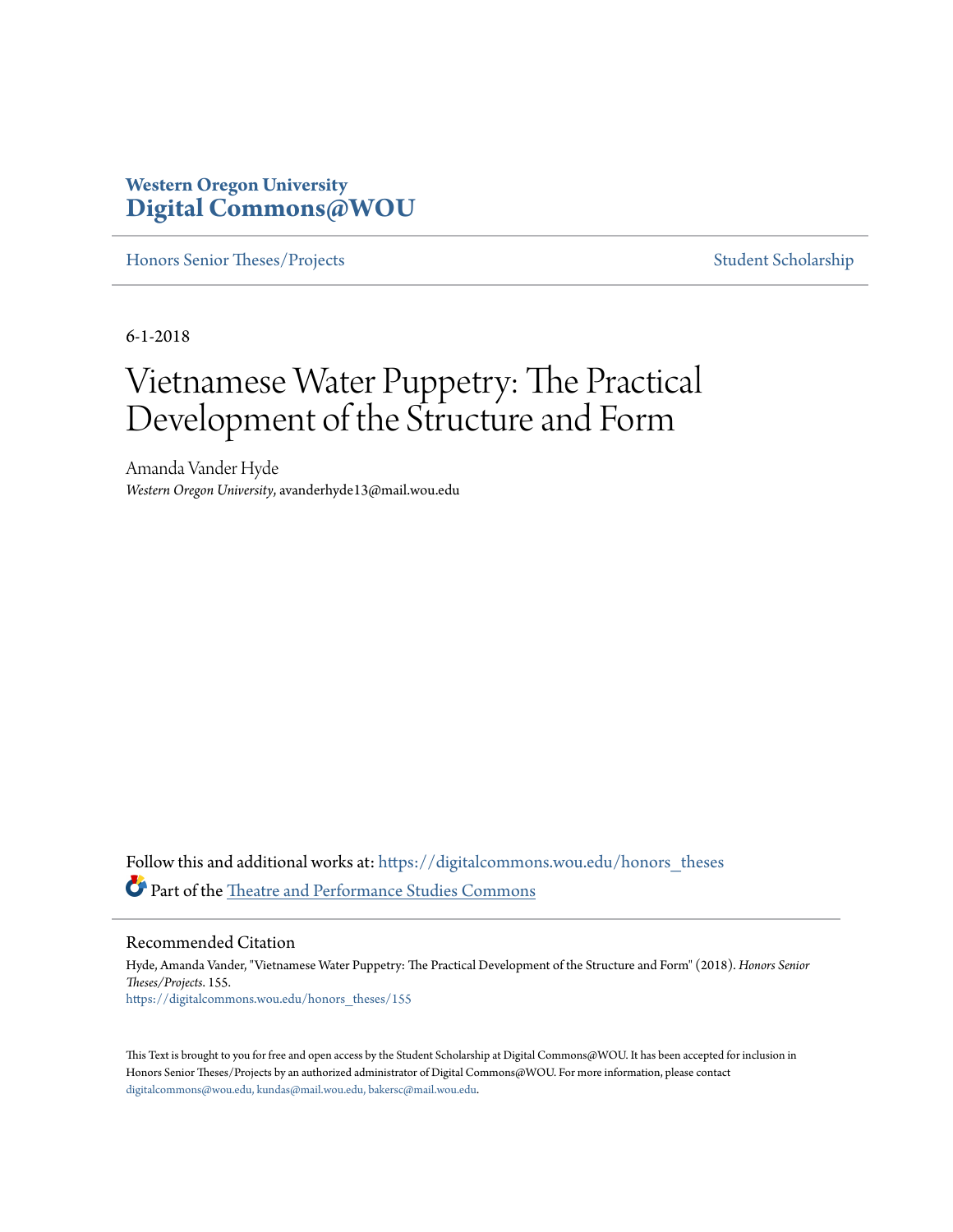### Vietnamese Water Puppetry

The Practical Development of the Structure and Form

By 

### Amanda Vander Hyde

An Honors Thesis Submitted in Partial Fulfillment of the

Requirements for Graduation from the

Western Oregon University Honors Program

Prof. Scott Grim,

Thesis Advisor 

Dr. Gavin Keulks,

Honors Program Director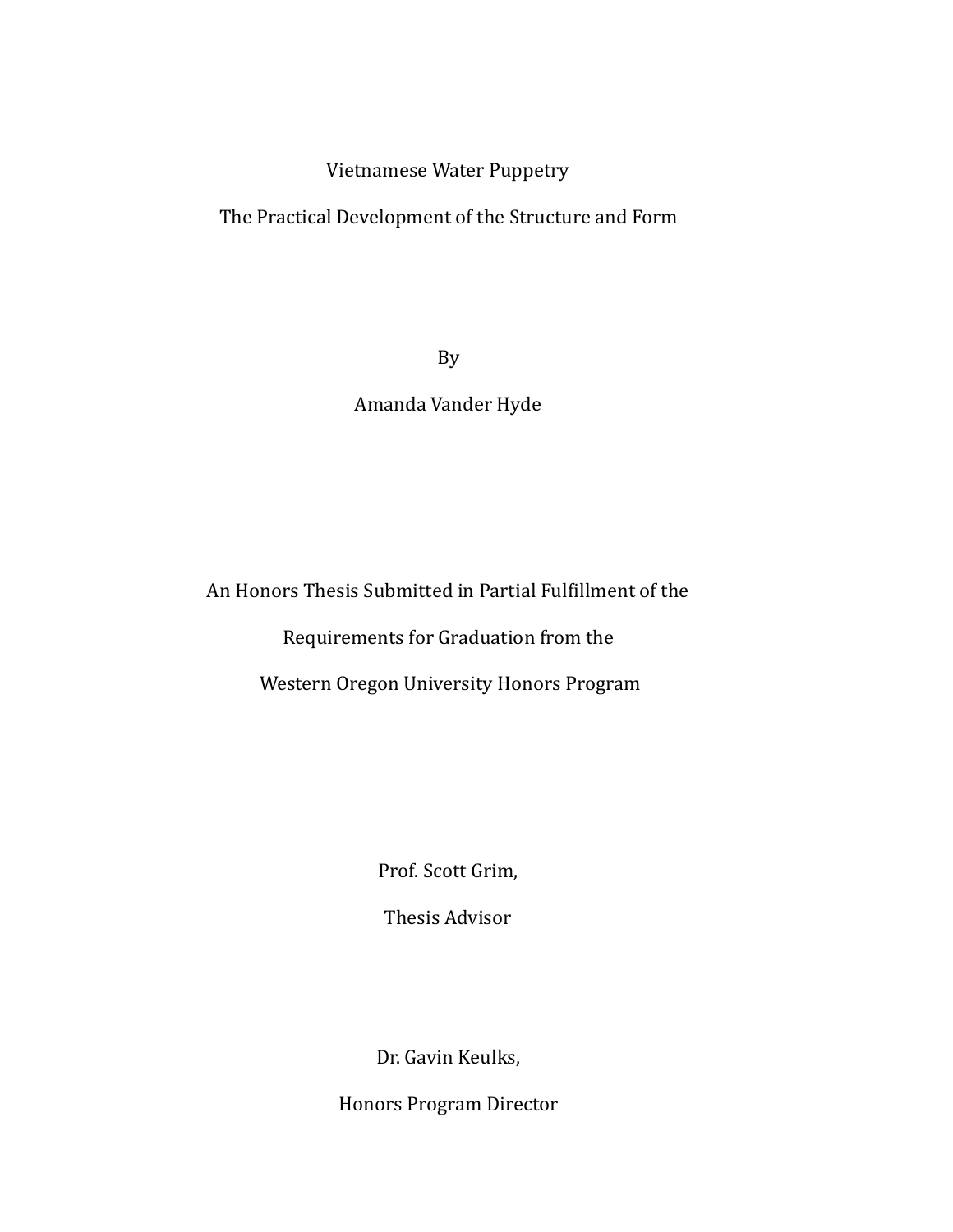June 2018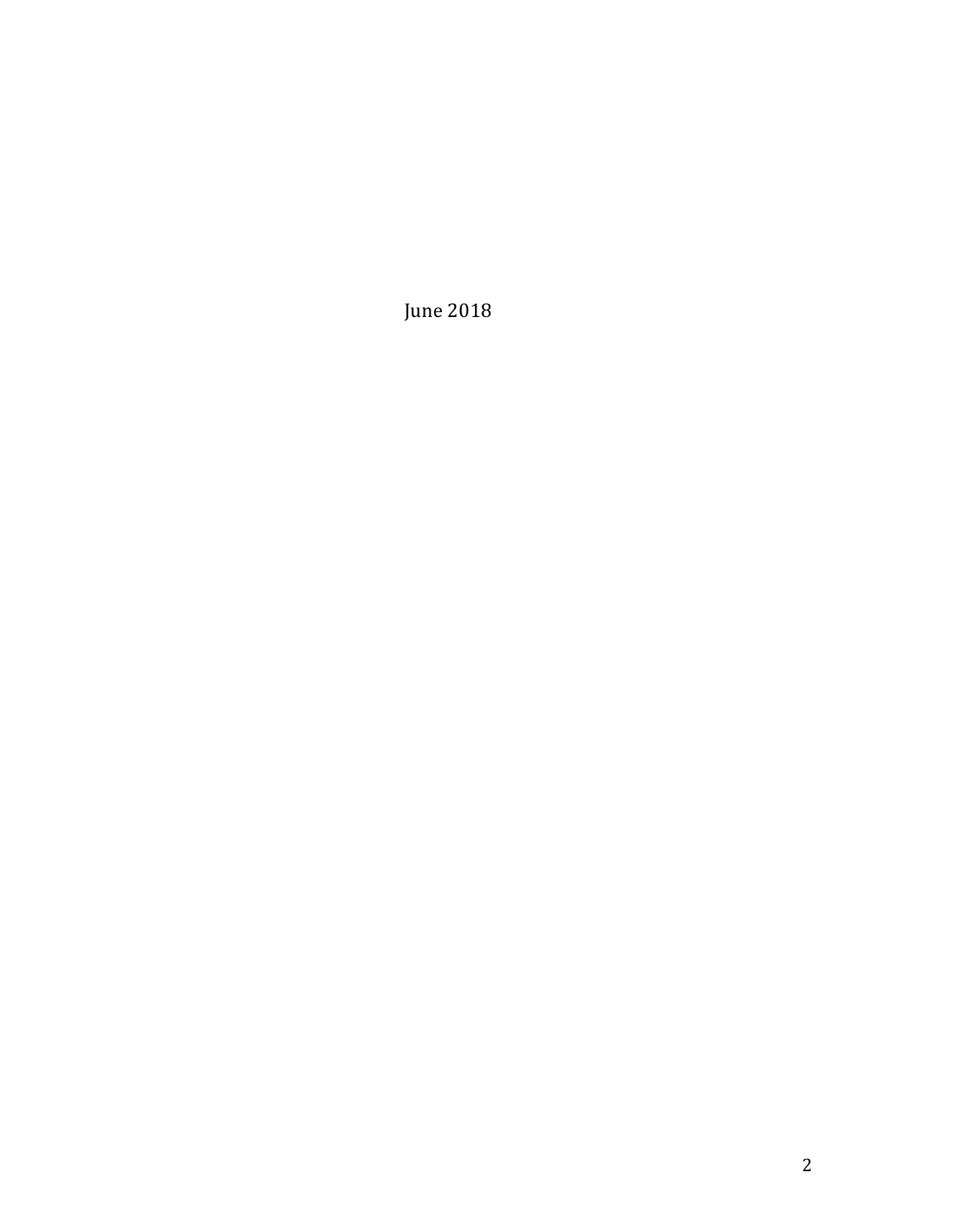# Acknowledgements

Thanks to my family for always supporting me and all

my friends who have helped me get to this point.

Love you all!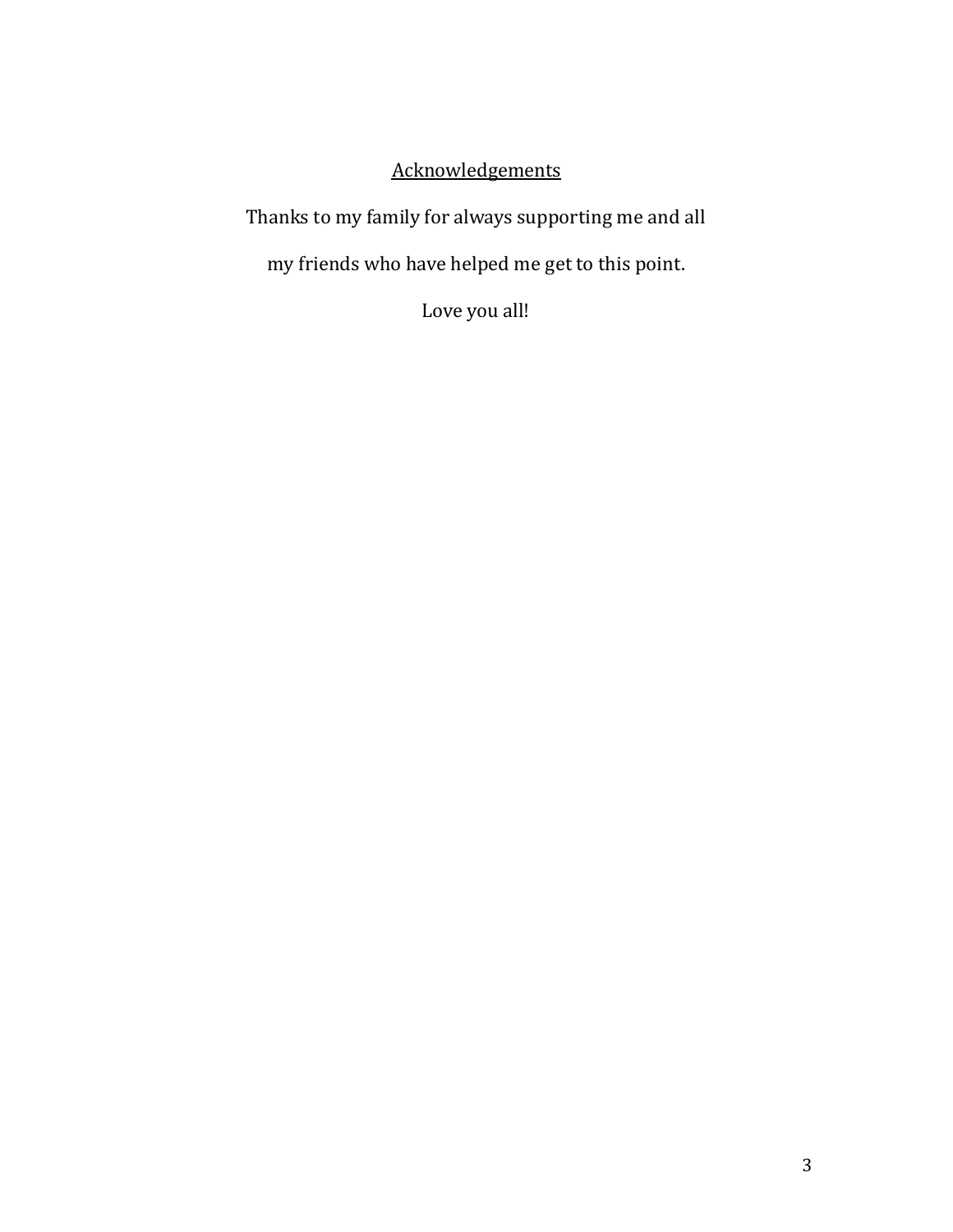# **Table of Contents**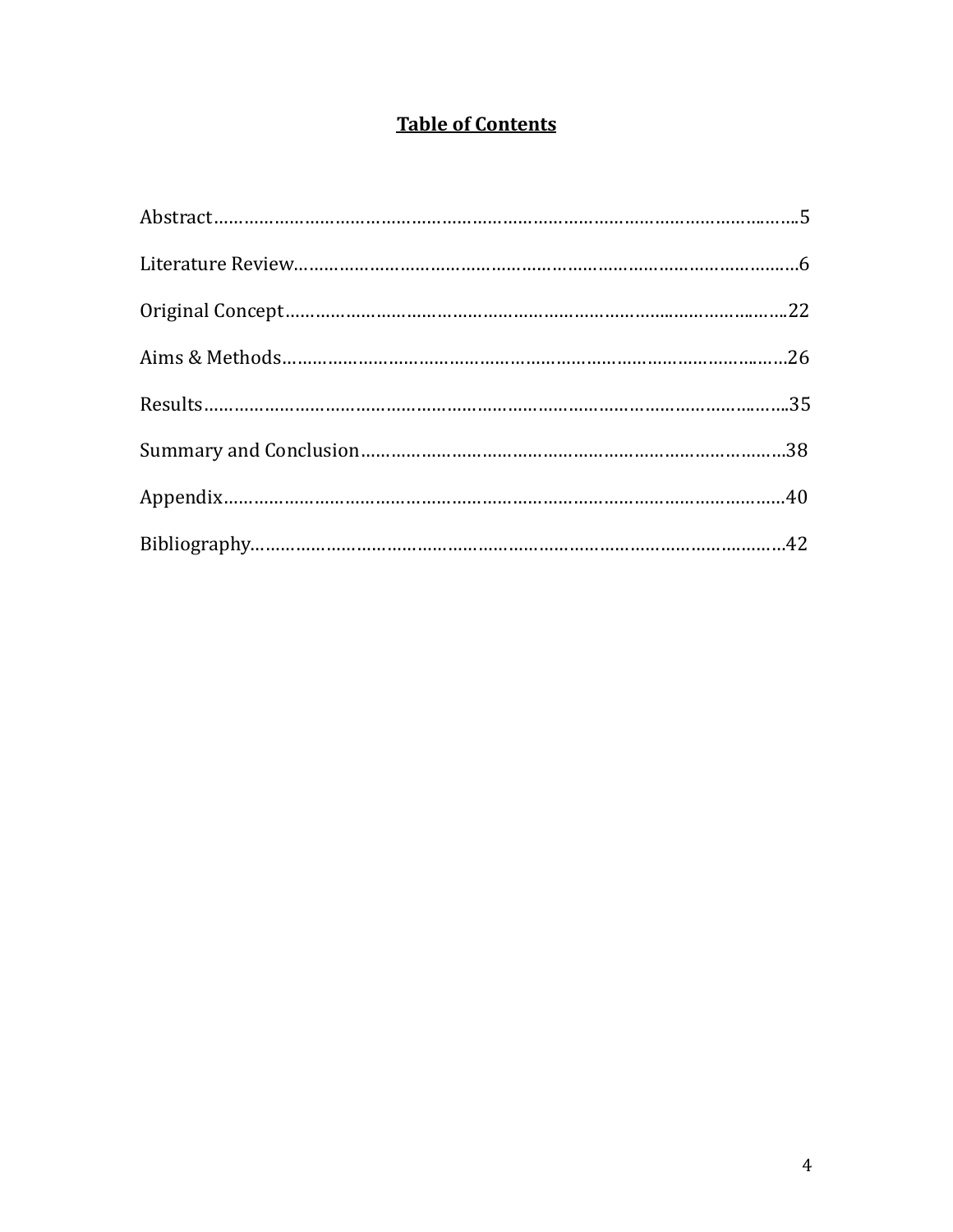#### **Abstract**

My senior honors project is building a water puppet myself using traditional methods. These methods refer to Vietnam's history  $-$  specifically how and why this form, particularly the structure, was created and has been preserved in such a way. I will need to examine the theatre practice of Water Puppetry in Vietnam, looking at the structure of these puppets and how that structure has been developed from the Vietnamese people's way of living  $$ whether religious, political, or practical — and use that to inform my design. I will endeavor to relate this puppet's structure to the stories that are shared in the puppetry form -- seeing which stories remain from this history based on how the development of this form reflects the puppets' structure. I am using this puppet as a hands-on, symbolic approach for delving into Vietnam's society, albeit from a more historical standpoint, by creating something that has many parallels to the Vietnamese people's way of living. This distinction and examination is an important idea now during this modern era, where there is so much paranoia and fear between peoples and cultures, because this helps to build empathy rather than view a different culture as an inherent threat. This project will present each piece of a puppet structure as a historical preservation of the culture itself, developing the society by showing where they came from and making them more three-dimensional and concrete to a cultural outsider.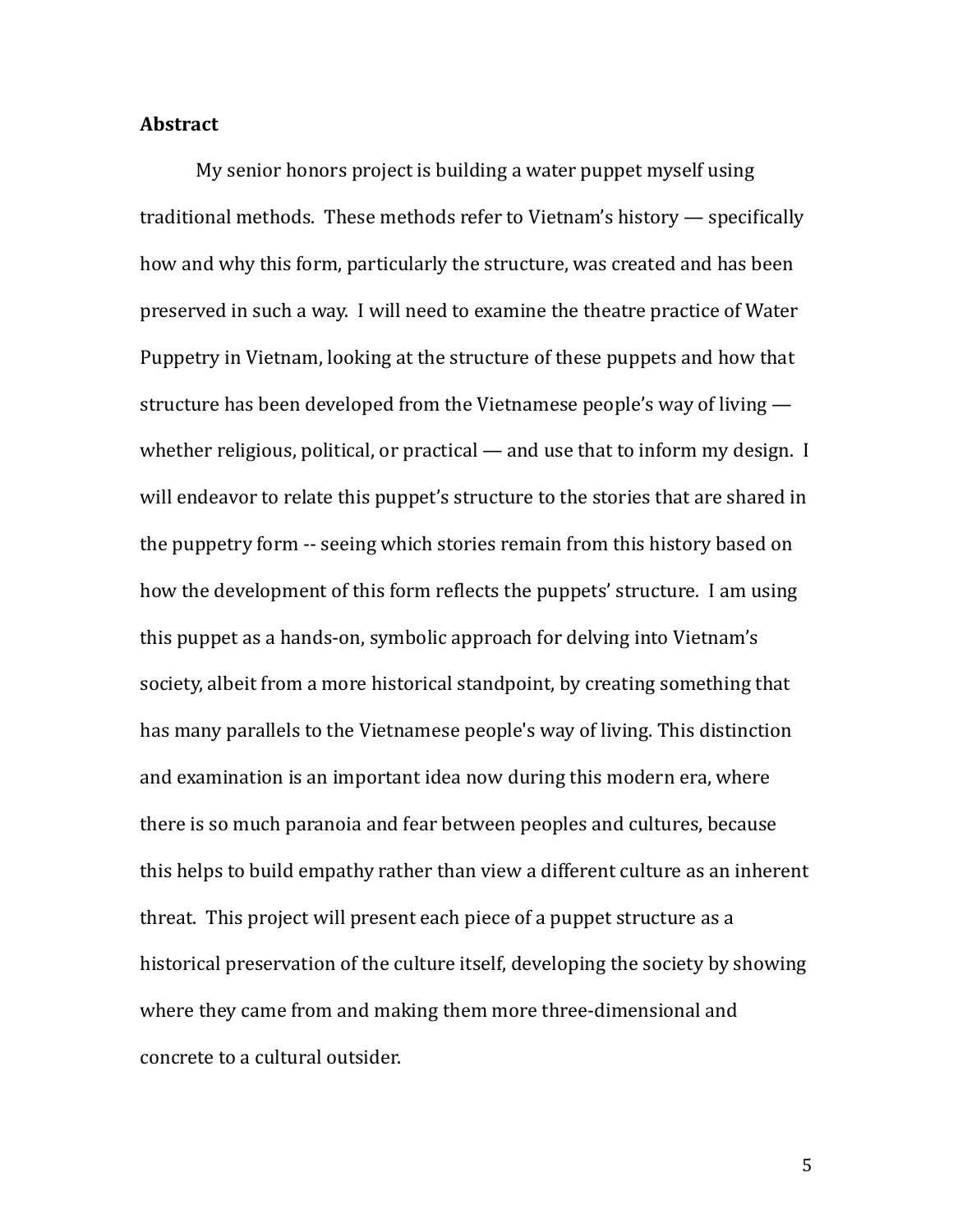#### **I. Literature Review**

Vietnamese water puppetry was created in the rice fields of farm villages. Water, in Vietnamese culture, symbolizes rebirth and a connection to heritage. Rice is a primary component of the Vietnamese diet (Gaboriault). Rice is typically consumed jointly by family members and, also, food consumption is a vital part of ritual celebrations, as feasts after the conduct of rites are typically dedicated to guardian spirits. Alcohol in these villages is also typically rice spirits. These celebrations help people maintain good social relations, so there is a social quality to the use of rice in Vietnam (Hawn). This social quality carries over into water puppetry, where these stories help portray good deeds and moral behavior, along the way strengthening nationalism.

According to Nguyen Thi Thuy Linh, water puppetry performances used to be held in the pagoda pond. Pagodas and communal houses were the center for social and cultural activities. The pond was important as it was used to avoid flooding and provided food. The pagoda itself usually provided weather protection. The idea of a den (temple) predates the pagoda, with origins of Confucianism and Taoism in China  $-$  it was a place of worship for ancestors and various divinities and also a place to honor national heroes (Linh 59). In most places, the water pavilion is a temporary structure that is covered with thin bamboo blinds with the three remaining sides closed, leaving a narrow entrance (Pham 17). The traditional water puppet stage is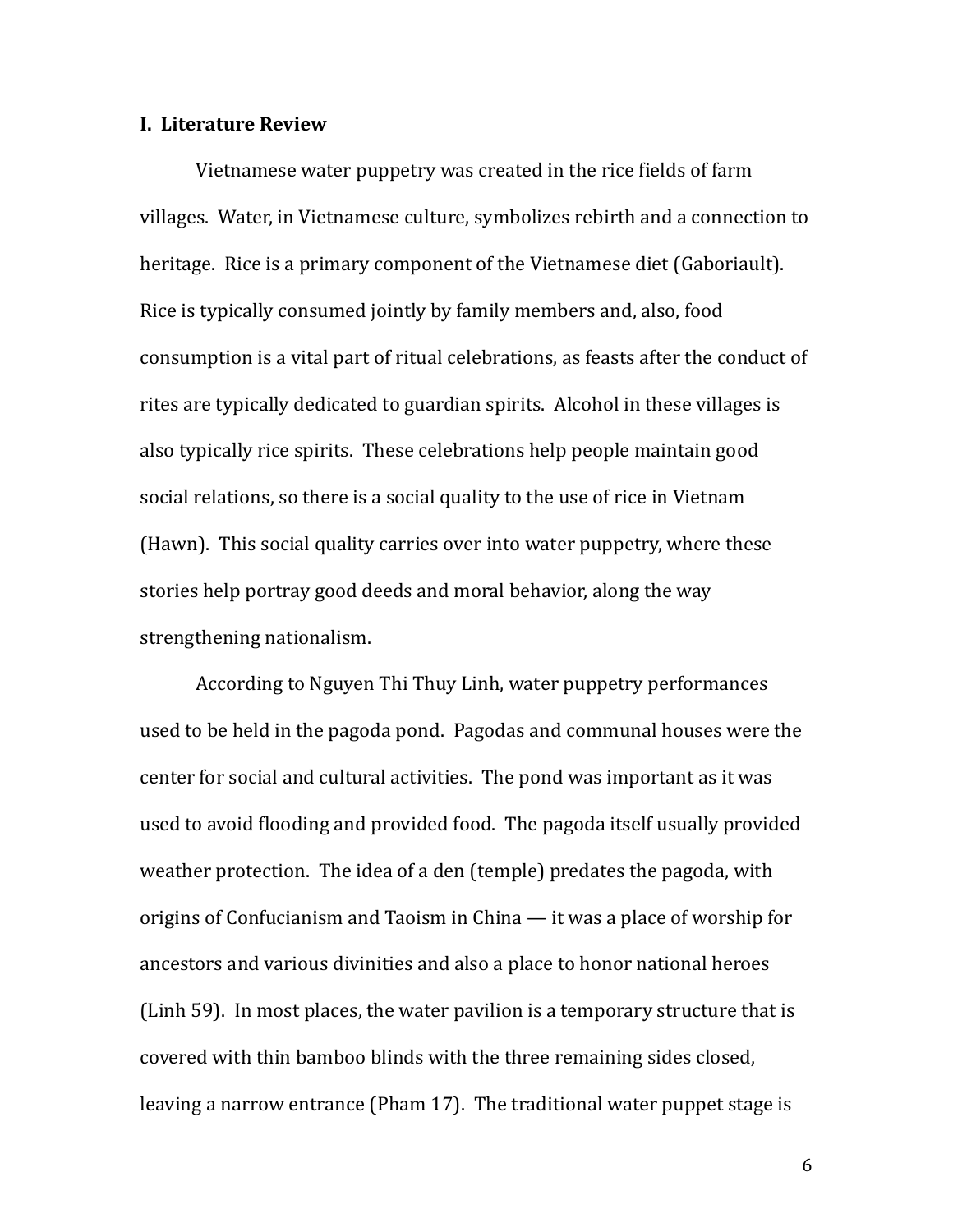almost "without decoration" (Nguyẽ n 22). The only decoration is the roof with ̂ ornate designs and eight roof corners "overhanging arched curving upward" (Nguyẽ n 22). It requires a screen and a space behind said screen ̂ (called a "water pavilion") in order to hide the puppeteers and their instruments. There are two doorways on either side of the screen: "the 'door of life' on the east from which track puppets enter and the 'door of death' on the west to which they will return" (Foley 130). These are erected during festivals, in order to celebrate Vietnamese nationalism and portray different scenarios of everyday Vietnamese life.

Also according to Linh, people who joined the puppetry guild could be granted a seat in the village temple or communal house which allowed them to develop techniques through practical observation and imitation. To be a puppeteer means creating the puppets through an arduous task of handcarving, then holding a long pole during the performance while making a puppet move flexibly and smoothly while controlling different ropes to accurately move a puppet in harmony with the music (Pham 50). Because of this care and respect to puppets, especially since these puppeteers must make and control puppets along with doing their civic duty (including farming) like everyone else, they are typically regarded with respect in their community. The title of water puppetry artiste denote age as well as someone in the community who takes part in the affairs of the village, thus the guild title. A guild could be "considered a surrogate kinship system and major figures in a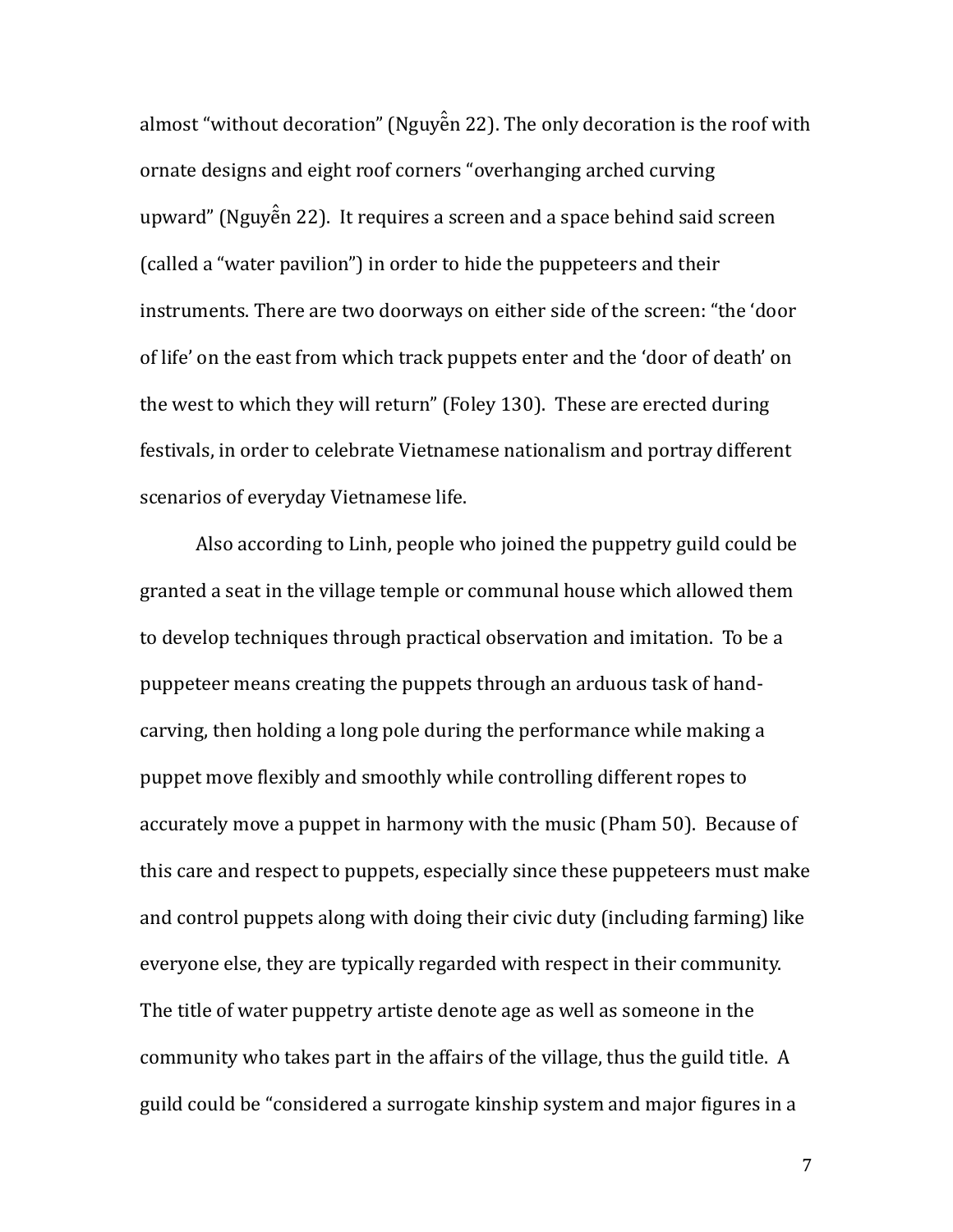troupe included the *song trum*, the troupe head, and the *truong tro*, the person in charge of puppet-making and mechanisms" (Foley 133). Women are not regarded as physically fit enough to stand in the water and manipulate puppets and were not regarded with any form of status or power (Nguyễn ̂ 80). The guilds are esteemed and are regarded as a seat of power, and typically founded by someone of "great prestige either thanks to age, profession or property" (Nguyẽ n 61). These guilds establish a community ̂ center of authority, along with integrating history and social values in a theater practice  $-$  stimulating arts and creativity. The guilds were esteemed as highly as administration organization, but given the tumultuous events of Vietnam, according to Mark McLeod, the village-based corporations have died out everywhere except the villages in the North.

A water puppetry show always starts with boisterous music to "attract" attention and create a joyful atmosphere" (Pham 25). The orchestra consists of many traditional musical instruments including the monochord: an instrument with a "single string which can create wonderful tune found in Vietnam only" (25). The singers accompany the performing items but also converse with the puppets in an indispensable back-and-forth. Firecrackers are used to enhance the "aesthetic effect" (Nguyẽ n 25), which helps to effect ̂ changes in light and atmosphere to help tell the story, especially since most traditional water puppetry shows took place during the day in order to be convenient for viewing purposes. Firecrackers, together with the various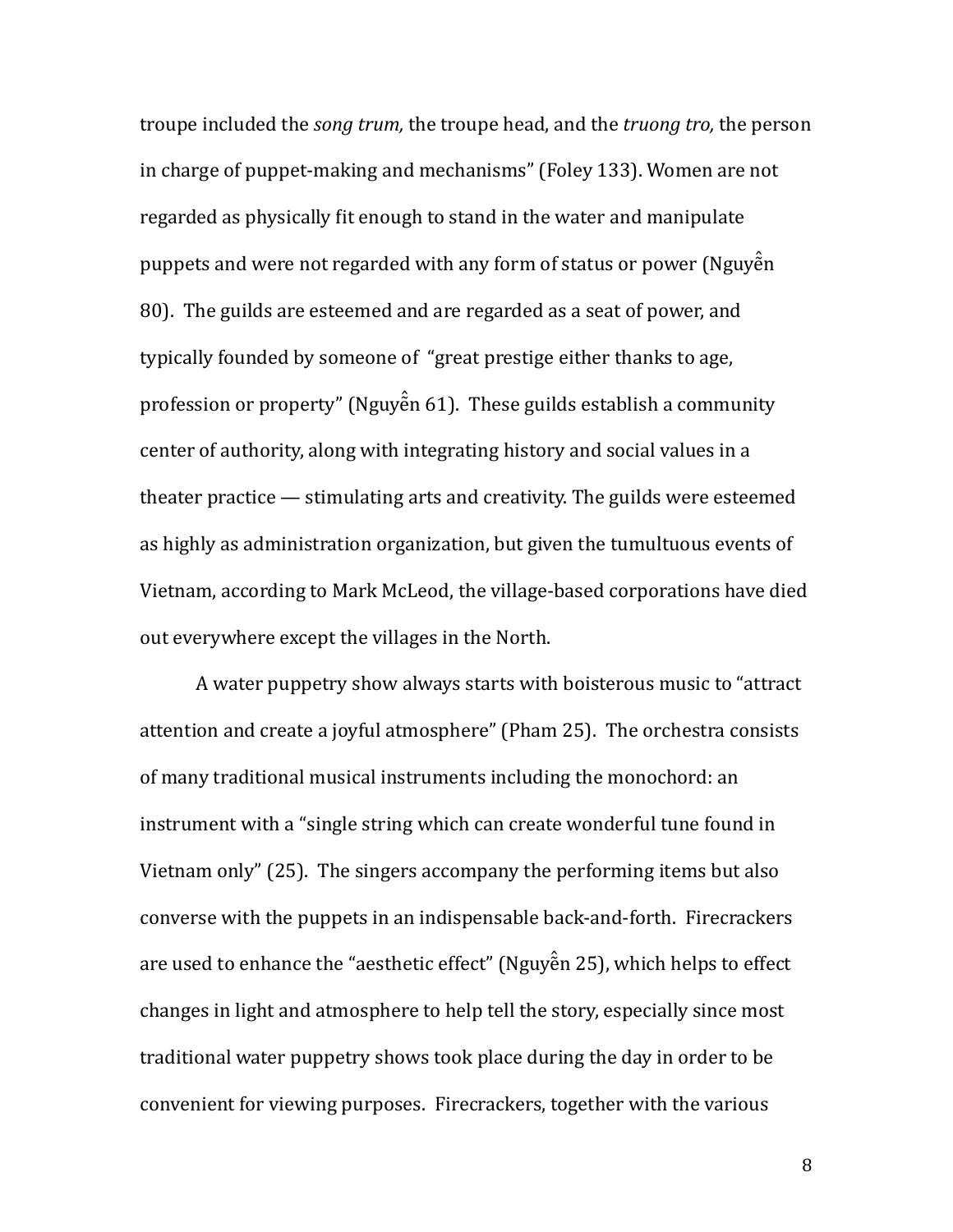sound effects and traditional instruments, are the basic sound scape for the Vietnamese Water Puppetry shows (26).

Water puppetry used to consist of acting without words, which means today the "gestures are perfected first, then the words of the characters are composed depending on the results of the characters' actions and circumstances" (58). The words are typically in verse and the words remind the audience "of the stories behind the gesture" (58). The main element, still today, is folk poetry and folk songs, because that is what the water puppetry stories are based on and in. These texts "describe work and everyday activities in words that are usually simple, cheerful and full of strength" (59). Water puppetry used to be a form of mime, but now folk characters have conversations of songs, interacting with each other and with the singers working with the orchestra.

Each act is introduced by Uncle Teu, the puppet who is a "poor" farmer" (Pham 26). As this character, he can use his "inferior status to mock bad habits in society and protect justice and the poor" (27). There are different scenarios that play out in vignettes in water puppetry shows, typically lasting "between one and seven minutes" (Nguyễn 53). Each of these ̂ scenarios works to portray real life: "Real life is re-created in all its simplicity so that familiar images of life will arouse emotions in the audience" (54). The puppeteers wanted to accurately portray the lives of their people so tended to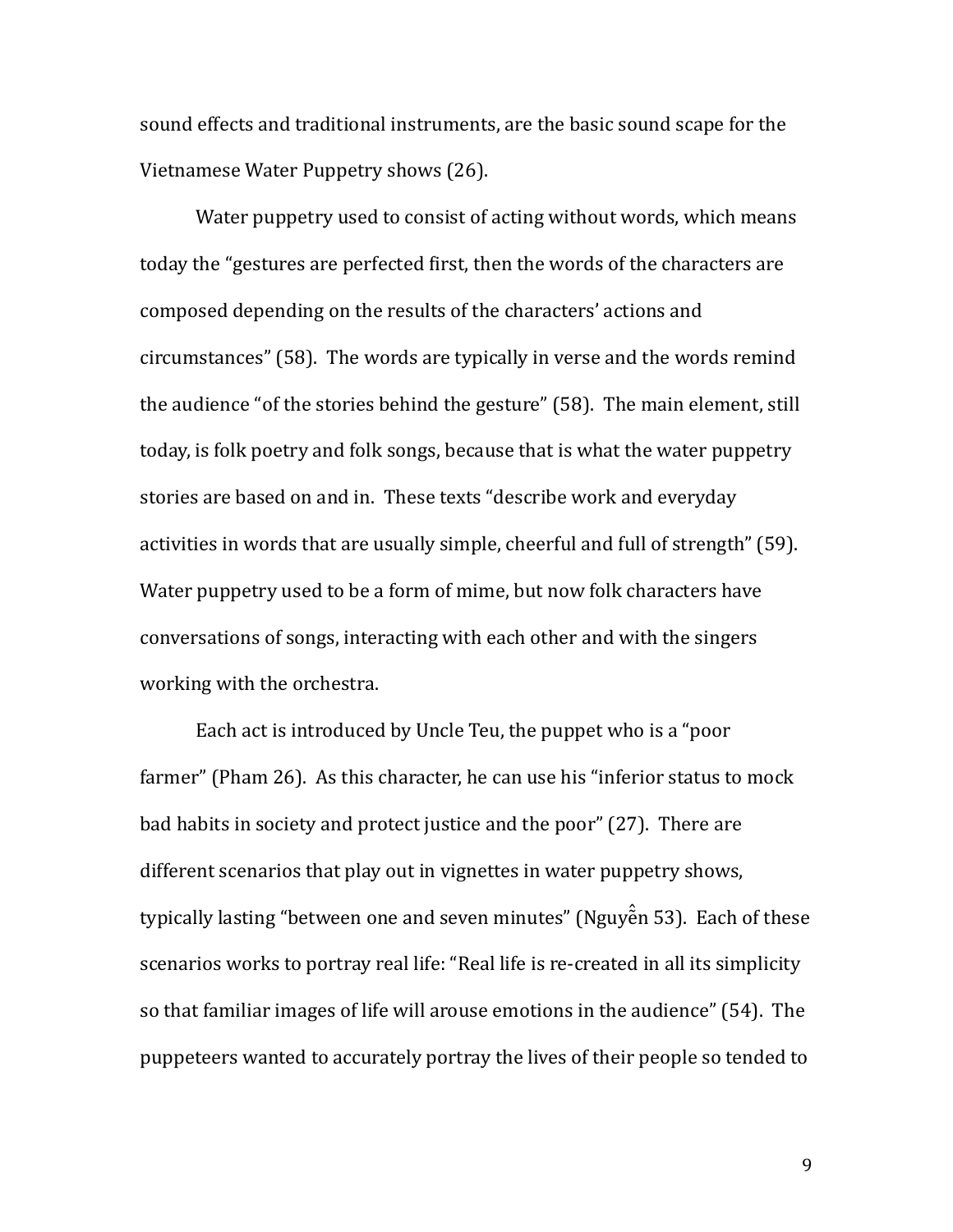emphasize certain details in order for observation of the audience to be enough. 

A Vietnamese water puppetry show is typically made up of seventeen scenarios that depict Vietnamese culture and history, and each show has the same seventeen scenarios, albeit with slight variations in interpretations of the story. The seventeen scenarios are as follows, and usually coincide with this order:

- 1. "The raising of the flag
- 2. The introduction of the show by the narrator water puppet Chu Teu
- 3. The dragon dance
- 4. On a buffalo with a flute
- 5. Agriculture
- 6. Catching frogs
- 7. Rearing ducks and catching foxes
- 8. Fishing
- 9. Triumphant return (stressing the importance of education and who got their doctorates)
- 10. The lion dance
- 11. The phoenix dance
- 12. Legend of the Restored Sword (where Jing Le Loi gained

independence from China)

13. Children playing in the water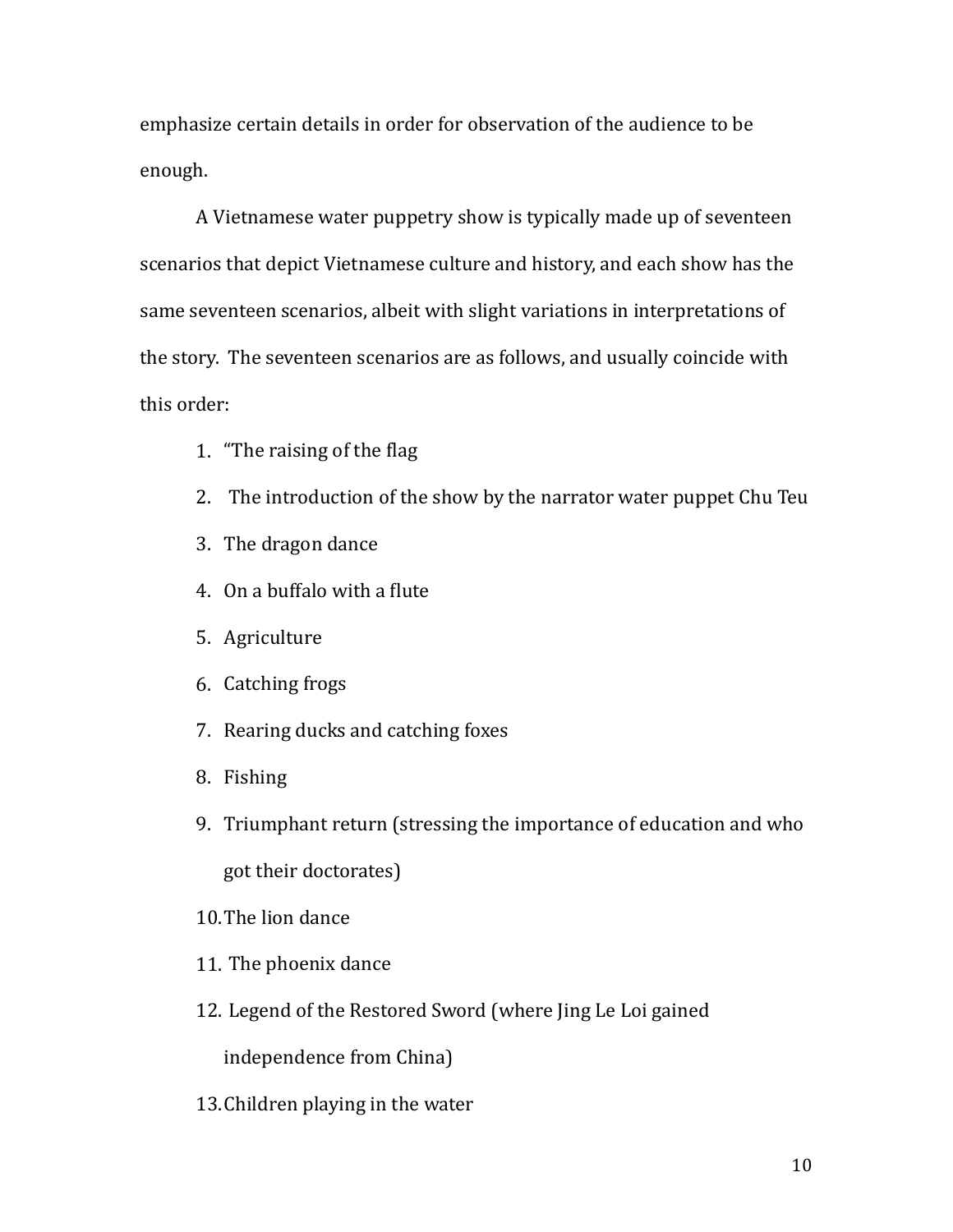14. Boat racing

15. Unicorns competing for a prize

16. The fairy dance

17. The dance of the holy animals"  $(Ng)$ 

The fairy dance represents the ancestors of Vietnam, being a reprise of the Dragon and Fairy theme, where Jing Lac Long Quan (the dragon) and Au Co (the fairy) married, had a "hundred children" (Grassi), and Lac Long Quan created the first Vietnamese Dynasty. This is the interpretation of their ancestors and how Vietnam came to be  $-$  a Creationism myth for their nation. According to Son, this story helps hold the nation together because they believe they are all from the same place.



The puppets are made from durable, light wood because the puppets are put in water. Because of the abundance of fig trees in Vietnam, they are usually made of fig wood. Puppets are "30-100 cm tall," or 2-3 feet, "and weigh 1-5 kilograms" (Nguyen 27). The body and lower limbs of a water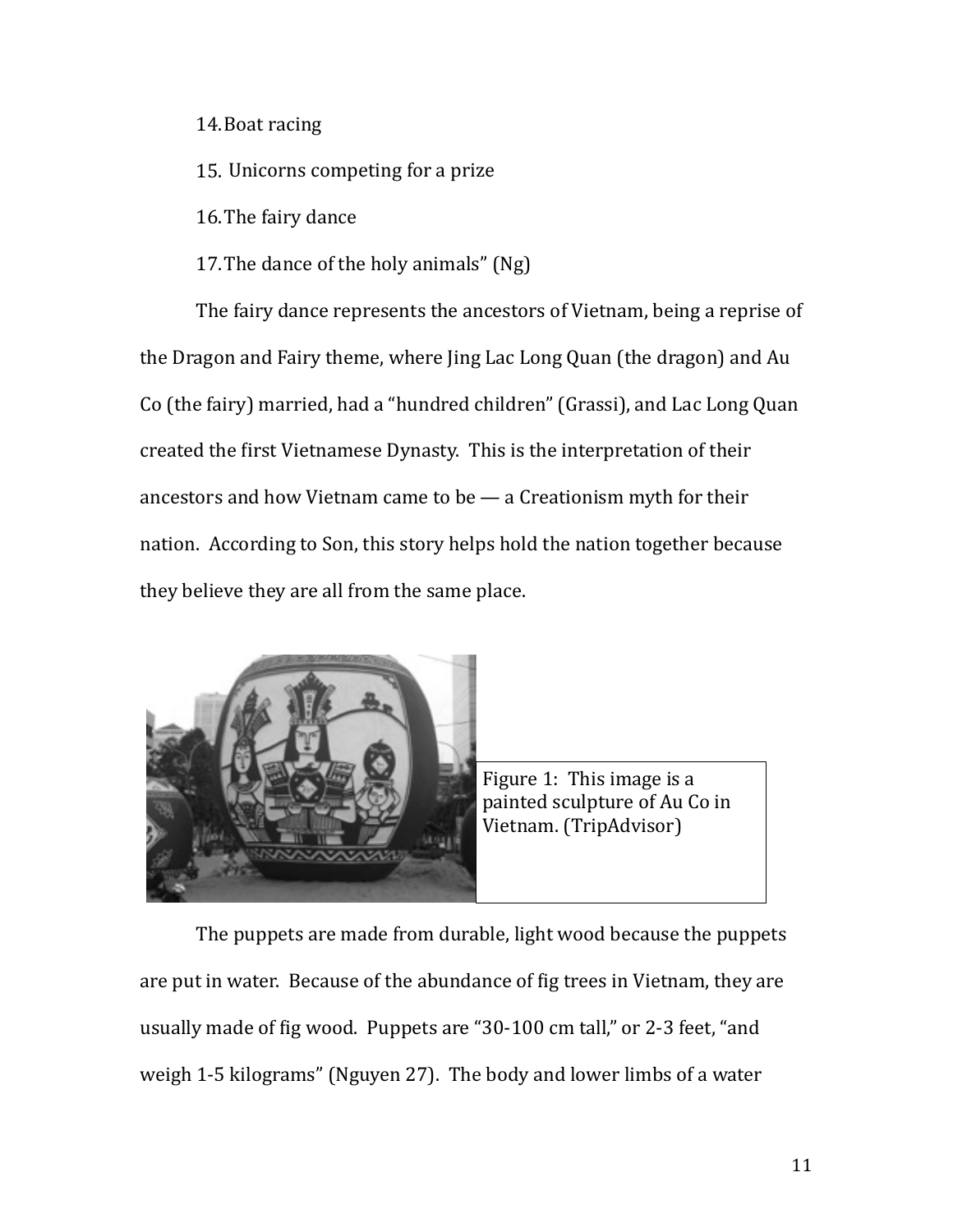puppet are usually made in one piece and part of the lower limbs stay in the water during the show. These limbs are usually covered in garments similar to those found on statues in communal houses or pagodas. The puppet makers most likely adapted the design from statues found in places of worship.

The fairy puppets are approximately two feet tall. The base of water puppets are submerged and fitted with a control mechanism which is a float that keeps the puppet balanced and in the vertical position. The size and shape of the base is made to "correspond with that of the puppet's body" (Nguyen 32), so the fairies have a large rectangular base with two fairies per base. The base, or wooden plate, can rotate around its horizontal axis with a rudder at the bottom, which is linked to a long pole which the puppeteer uses to move the puppet on the water. Poles and pulleys are placed under the water to connect the strings between the puppets and the manipulators, and this structure is called a "máy dây" (36). The size and shape of the base corresponds to the body to keep the precise level of submission so there is little resistance from the water as it moves forwards, backwards, or sideways. The puppets need to be able to move through the water to depict the scenes they are portraying accurately. Puppets also need to be water resistant, so are lacquered to keep them resistant to water as well as wood-borer, and then the clothes are painted on with different colors, which will be discussed more in depth later.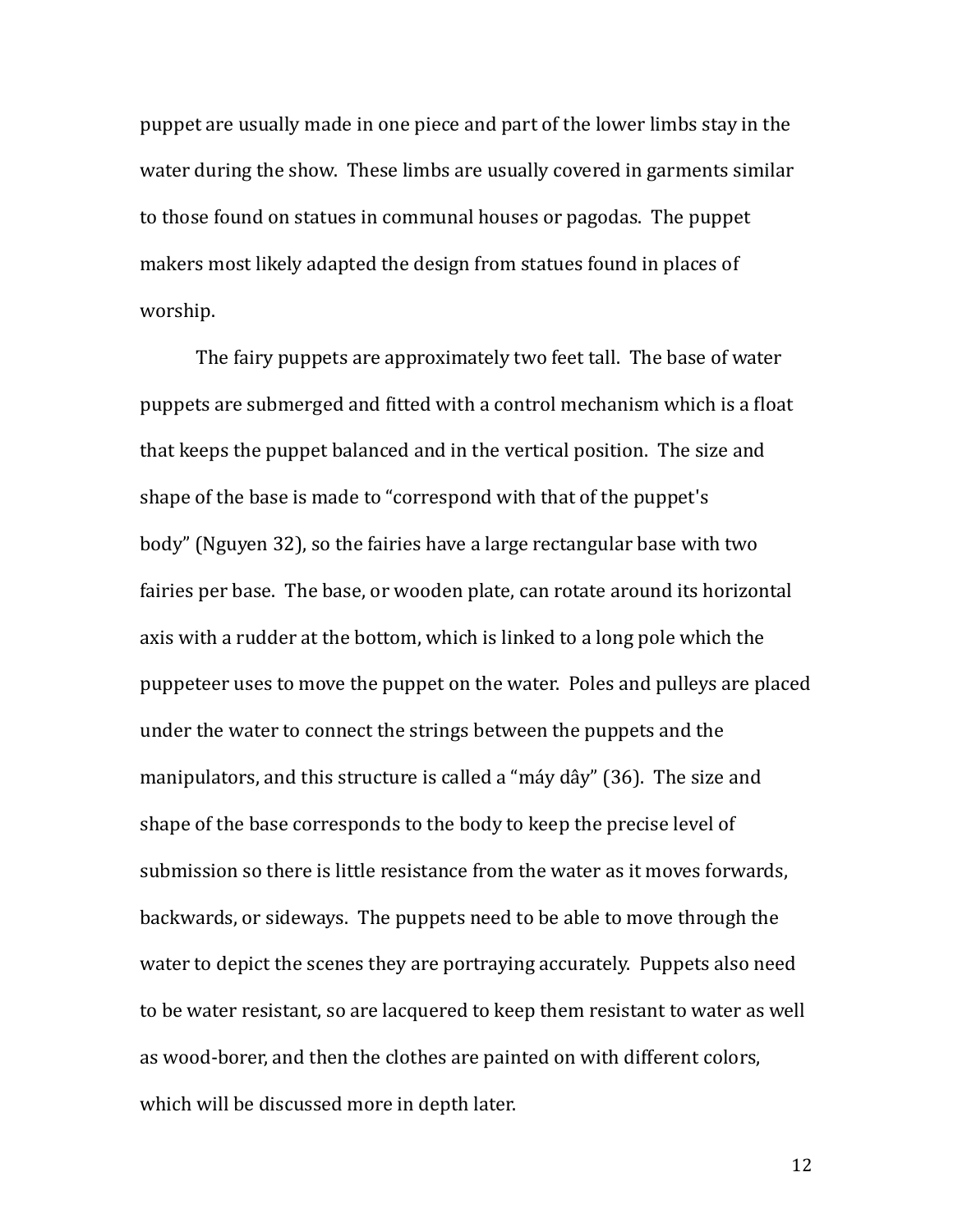The string mechanism, or soft (or pulley) mechanism, is used for puppets that cannot be adequately controlled by a pole mechanism and it is used for items with many characters and much movement. The string mechanism has ropes stretched between "submerged stakes running from the manipulation room"  $(37)$ , where the puppet manipulators are, to the stage along the pole connected to the base. A large sliding framework fitted with the puppets runs over systems of strings that are between the stakes.

The main line runs through the middle of the stage, and on either side are other lines for specific items. The main line, made of either "plaited bamboo or coconut fibre" (37), is used only to move the framework carrying the puppets. Every movement is achieved by using the fine string attaching the puppets to the framework. These strings, which are flexible but less elastic, are made of "plaited hair, coir, silk, jute, or other fibres" (38). They are also made water resistant by a "coating of wax" (38). They are so intricately built to be like real people. The fairy puppets in particular are designed to look like Ao Co (the original fairy from the Creation Myth) and also follow the ideal image of Buddha, smiling faces for happiness and round for happiness (Quotation Needed).

Also, the strings attached to the puppets control different parts of the puppets based on their role in the water puppetry show. The top parts of the upper limbs of puppets are fitted with moveable joints to facilitate body movement, and the string mechanism attaches to this so the manipulators can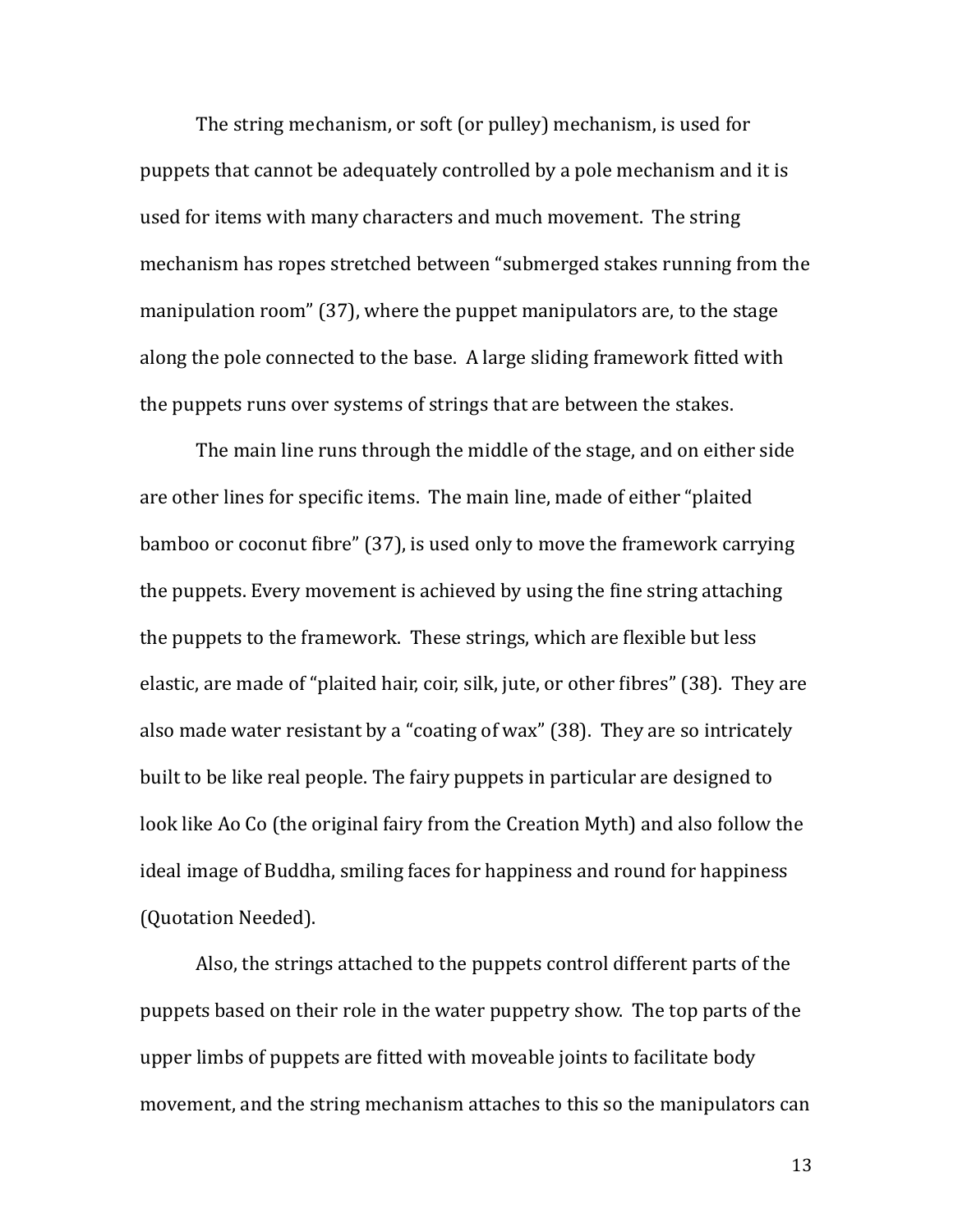control it from behind the curtain. The fairies move their arms at their sides up and down on an axis perpendicular to the body. They have not just one joint on the shoulder, but also have ones on the "hands, wrists, elbows and shoulders" (54), so their arms flow and flap like a bird's. The strings go to the articulation on the shoulder, then come down to a circle at the base, or fulcrum, of the puppet, and go through the base to the manipulator at the back of the stage, and that is how the arms of the fairy are controlled.



The puppets thus consist of the structure of the puppets themselves and then the string mechanism. The mechanisms come together at the base of the puppet, which serves the purpose of a fulcrum. The base should not emerge from the surface, but it should not be so deep that it weakens the manipulator when controlling the string mechanism. The main technical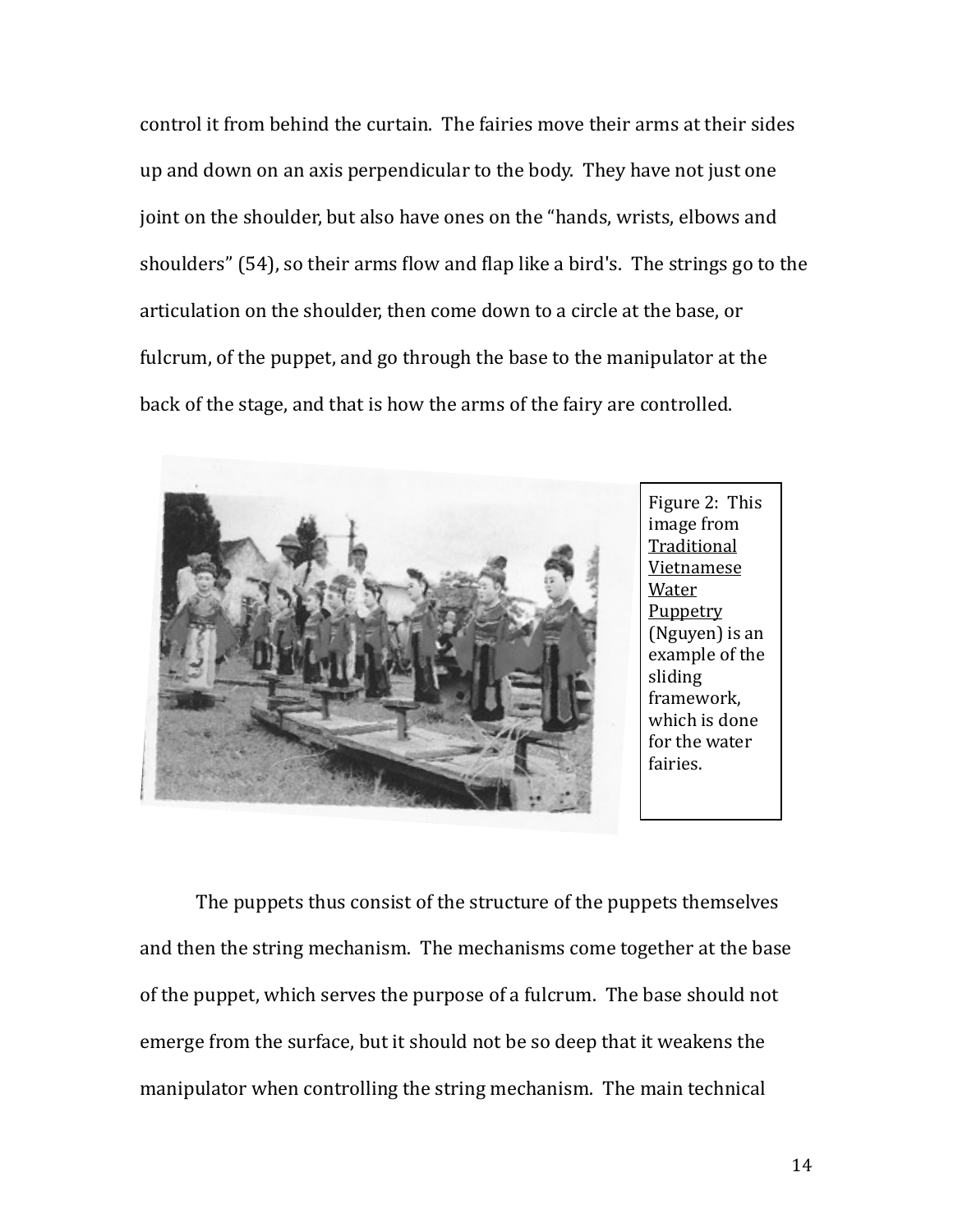principle governing the making of puppet mechanism is the importance of "concealing the control equipment under the water" ("The String" Mechanism"), but this can only be perfected through experience, and there are no designs or "documents to help... understand this process" ("The String Mechanism") of controlling the puppet. The only ones who do completely understand how to control the puppet are those in a water puppet artisanal who have had it taught to them by older members of the family or of the puppeteering group, as the "skill is passed down from generation to generation" (Revolinski).



The features of water puppets come from the Vietnamese people, because the puppet makers wanted them to resemble the Vietnamese in countenance and recreate their lives and work, emphasizing certain external characteristics while omitting some non-essential details. It is supposed to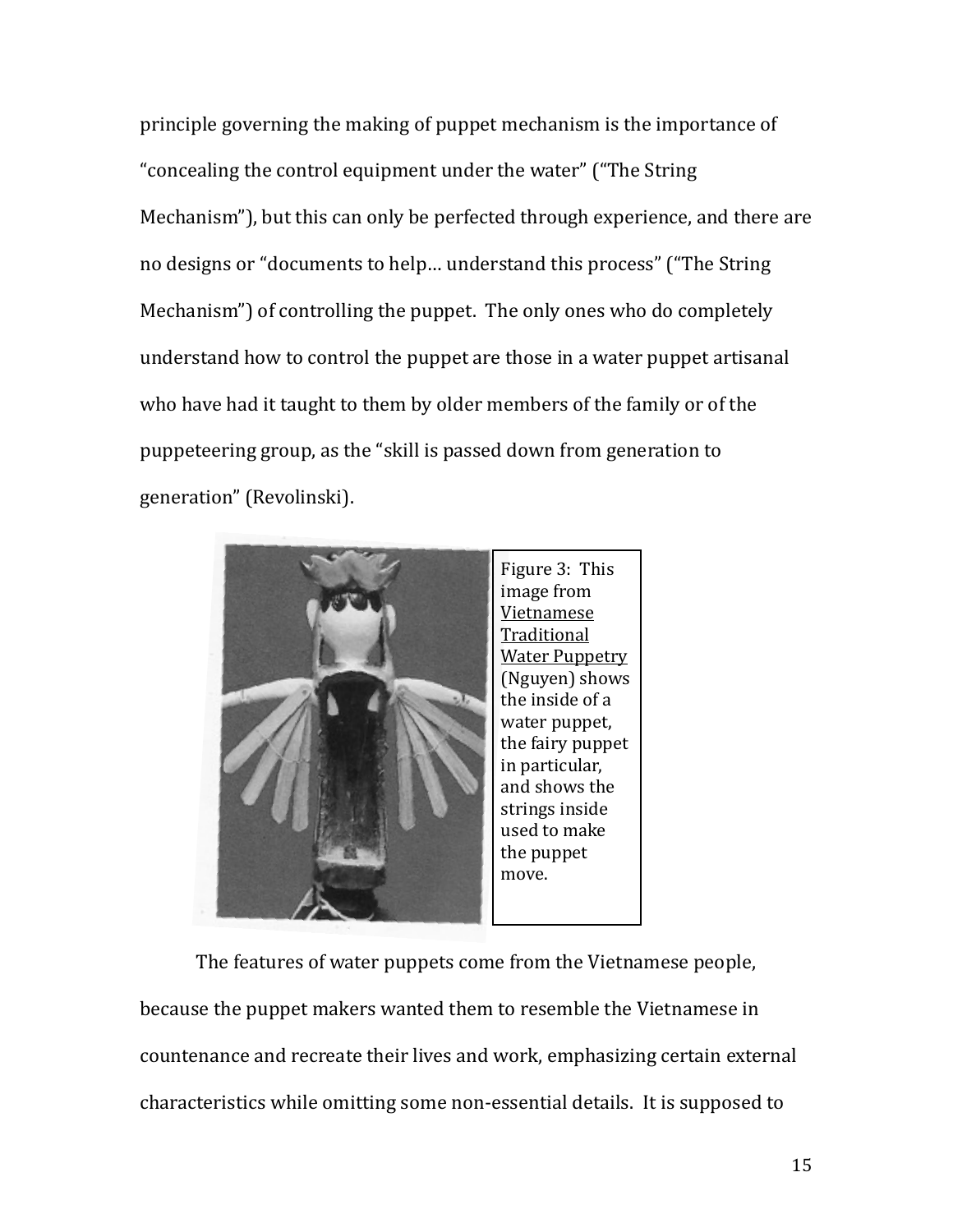observe the ordinary Vietnamese peasant living from back in the 11th century, and that can be seen in their "homogeneity in form and similar subject matter" (Nguyen 43). The way a puppet is carved is according to the artisan's own taste, so it is rarely governed by certain beliefs or religion.

The artistic inspiration comes from real life without influence of any religious concept or belief. However, though an artisan may have his or her own twist on that character that is portrayed in that scenario, they all have the same basic features, so they are recognized when they come out for their section. According to a Vietnamese Myth website, the current Vietnamese government does not approve of worshiping deities, but they will tolerate the cultural aspect of Vietnam's rich mythological heritage, so calling the puppets fairies and spirits is less threatening (Belladeer). Many religious groups have resisted the current government control, and the government views the spreading of their ideals as a threat. The government wants the people of Vietnam to focus on providing stability for the nation. Religious differences or providing the people with a national identity outside of this government undermines their control (Hawn).

It must be noted that details of Vietnamese Water Puppetry, especially in terms of story and features of the puppets themselves, that the political sphere has altered and influenced this theatre form, even as stated above. According to Rumsby, the Au Co story went from a water-related comedy that talked of the origins of the Vietnamese people to a "strong sense of common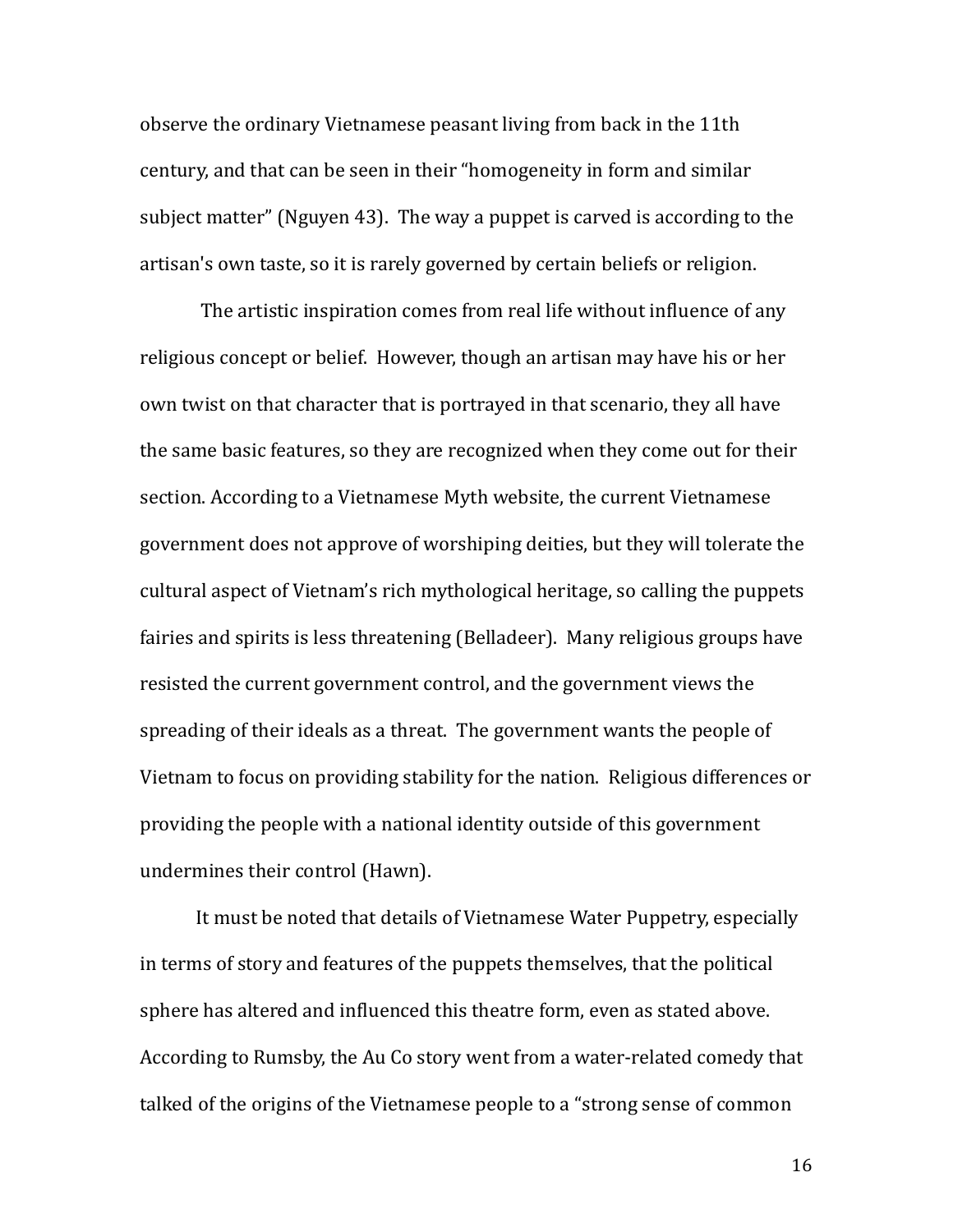ancestry and mutual attachment...among the 54 ethnic groups who have inherited Viet Nam for thousands of years." However, minority groups had no puppet tradition previously and it still is a fairly inaccurate representation of ethnic discrimination and conflict (Rumsby).

It has always been used as diplomacy to promote culture versus what the United States viewed Vietnam as; however, it is being used to get tourists to visit specific parts of Vietnam and the puppetry troupes receive support from government bodies (Foley 134). According to Hawn, socialist governments place strong emphasis on the arts because it is a prime vehicle for propagation of socialist values. This was seen when troupes would take the struggle against places like the United States as a theme: "figures in the army uniforms of the Western powers were stock villains that triumphant village heroes would slay in battles" (Foley 134).

In Vietnamese Water Puppetry, the show's content usually promotes a facade of national unity, which includes the nationalistic tendencies of the Creationism Myth. Overall, the communist government that forced unification in 1975 suppressed history and heroes and wanted to use the arts to facilitate the spread of their own ideals, the genre "entered into interaction with new international and international forces" (134). The fairies and their story work to promote Vietnamese culture and trying to establish the dominance of the government party so are included in every Vietnamese Water Puppetry Show.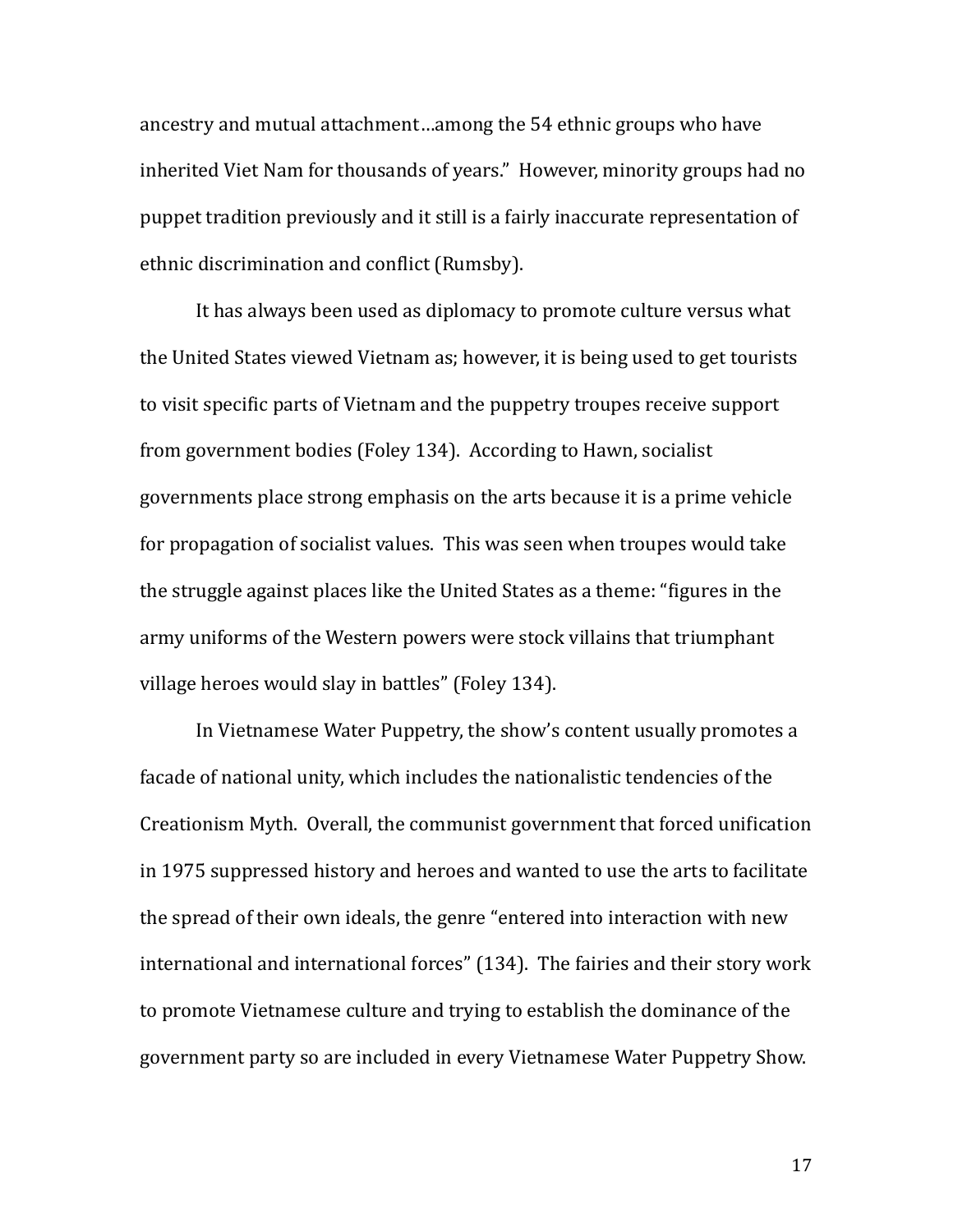From then on, according to Foley, the international influence impacted the form in an irreversible way. International arts exchange between Vietnam and Eastern Europe were crucial to the development of puppetry as these influences helped in the migration of the art to the capital and "helped effect water puppetry's redefinition as an art of the whole nation-state"  $(134)$ . Government policy in the post-World War II period included the support of puppet troupes and their training. This advancement was important for also urbanizing the puppet form, which allowed propagandistic access in order to educate children.

Though traditionally women were viewed as too weak to be a part of the puppet troupe, in 1972, the first woman was "invited to the capital to join the professional troupe and soon other women were active as performers" (135). This allowed diversity to the form and also fell in line with the state's ideal of gender equality, which needed to be visible in statesupported art forms, especially in the capital where visiting dignitaries would see it (135).

It became an important tool for cultural diplomacy, as foreigners didn't need to understand what was happening to enjoy it and the policies were put in place for more openness. "While such performances were a lightweight counterbalance to Hollywood's image of Vietnam as a site of war and trauma, they could serve as a beginning point for helping the world understand significant aspects of the country's rich culture" (135).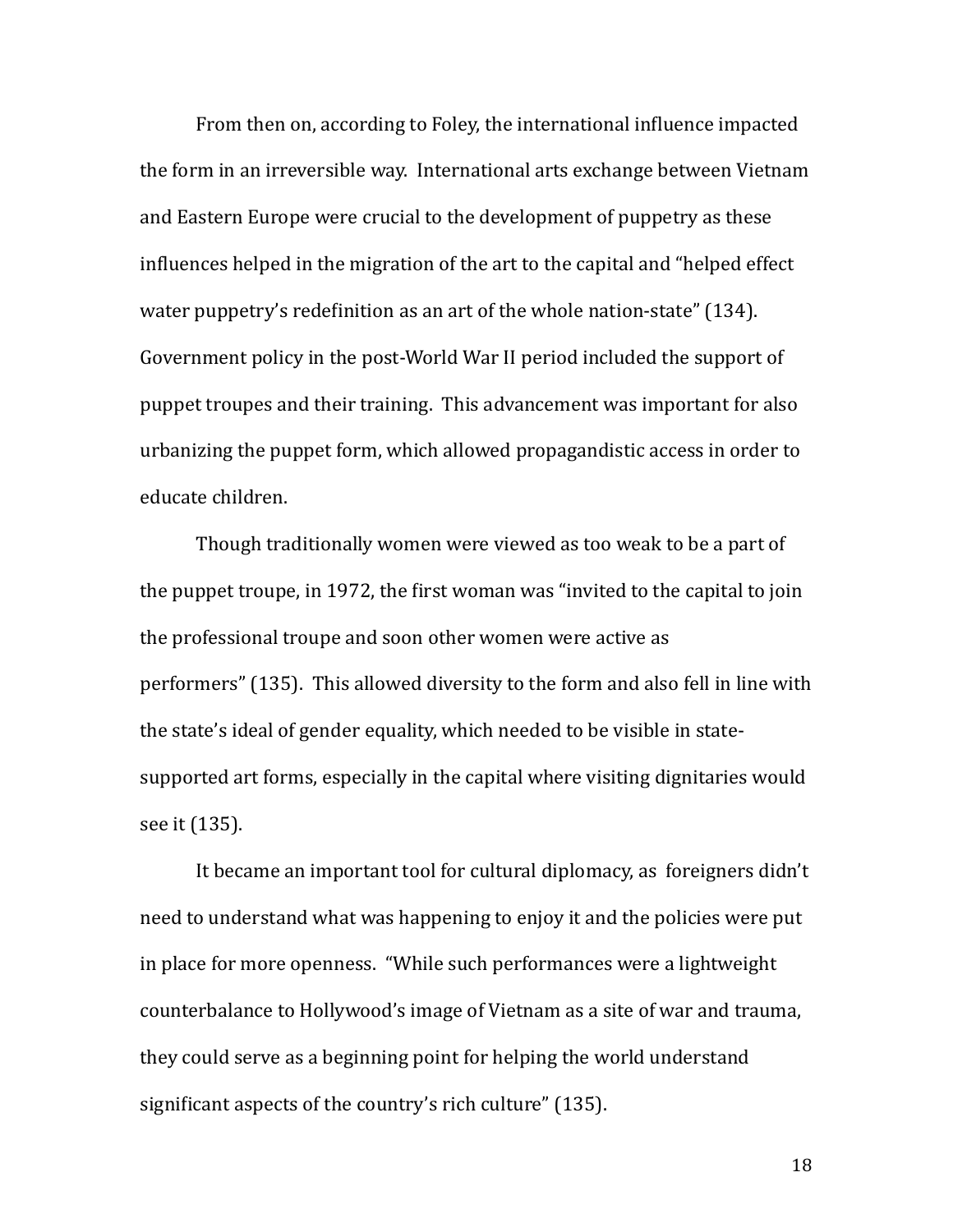Today, while the form and scenes seem to be very simple, the "ubernarrative the performance projects is a representation of the Vietnamese past, which has implications for the country's present and future"  $(136)$ : "a reminder of the agrarian base of the country, a review of Vietnamese success in throwing out colonial aggressors, and an affirmation of current stability and prosperity" (136). Conflicts are always resolved in these dramas  $-$ "building national self-esteem while alerting a foreign audience that Vietnamese have continually defeated richer and more powerful foes" (137). Foley makes the case that they are ready to prosper in a peaceful time, stating this case for both citizens and foreign investors. "An obscure art [has]... come to represent the essence of the nation, the best of what was fought for and won" (138); this has come to represent and speak for the whole of Vietnam, so the tradition of building the puppets has continued in an almost ritualistic sense. 

The basic details are carved from the wood, and then are painted to exemplify and define features and colors. According to the Vietnam Online Newspaper, 

> "Fig wood was considered useless because people couldn't use it for cooking or furniture. It cannot be used for burning or making wooden equipment. Perhaps that was why Vietnamese people used it to practice carving things like puppets in their free time. People came to find out that the fig wood goes along well with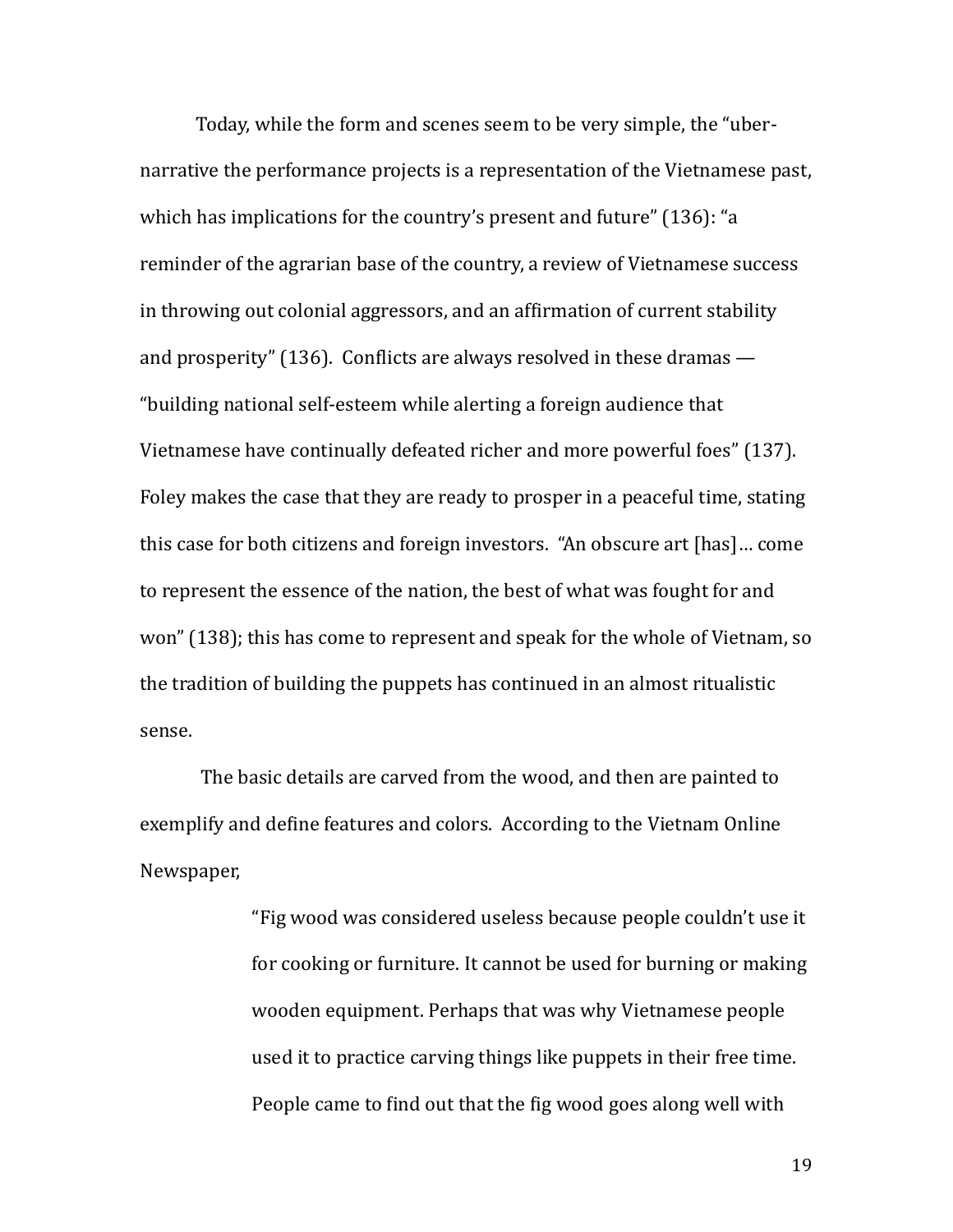water. It is the most endurable and suitable material for making water puppets." ("Vietnamese Water Puppets' Design and Manipulation") 

The puppets are hand carved and, according to the *Manual of Traditional Wood Carving,* something free-hand carved should be shaped roughly then gradually cut more defined. The worker cannot cut too often into the block or disturb the continuity of the surface. It can also be helpful when building to use clay to create a rough mold and then move to wood.

Before the water puppets are painted, they are lacquered with waterproof resin and then a "thin layer of silver" (Reimer 53) to create reflections when the puppet moves. Then the painting is done for the characters' costumes or make up, and the ideas for this come from those statues found in places of worship. They are painted with materials locally available, such as black lacquer, gold, silver, vermillion, and so on, using traditional techniques for preparing paints from plant resins.

Traditional techniques usually involve boiling the plant resins with oil, and adding a solvent, such as "linseed oil which [was] the most commonly used solvent" ("How Products are Made") until synthetics replaced it in the twentieth century. Linseed oil, along with being a solvent, is also a binder, and keeps the paint glued to the surface. Fillers, such as powdered chalk or talcum, are used to "add bulk to paint" (Armstrong). Then, once painted, the water puppets are painted with a last coat of the water-proof lacquer so that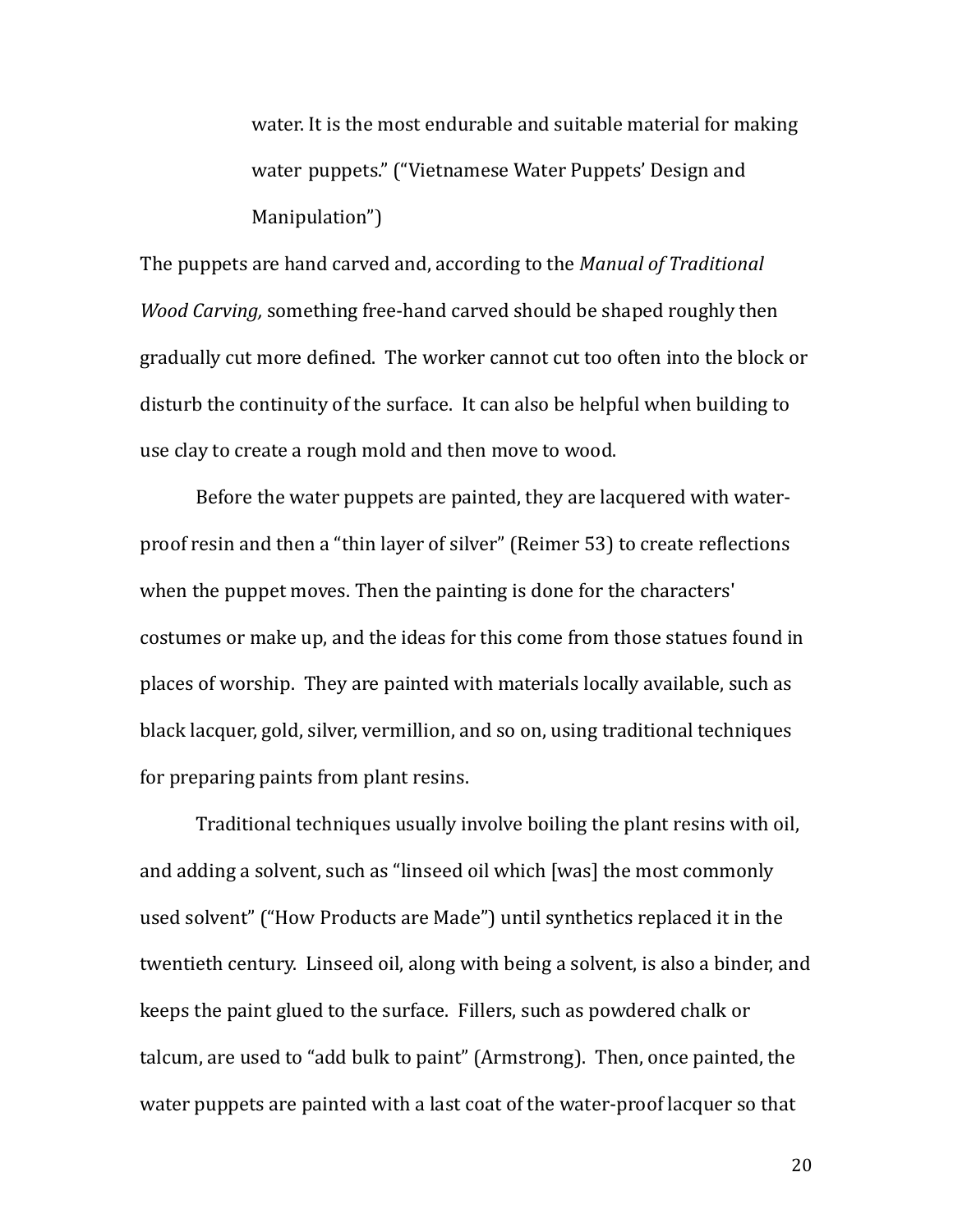they are not damaged in the water. This is similar, if not identical, to oil painting. In oil painting, pigment is mixed with oil and combined into a paste that can be painted onto surfaces.

The fairies have fabric coming from their arms connecting to their bodies, making their wings. The fairies are supposed to be serene as compared to the dragons, because they are opposites in terms of ancestors, and so have a serene face. They also wear a type of the traditional Vietnamese dress, called an "aó đầi" (Loan), which has extremely bright and exuberant colors. This dress typically has silver or gold filigree to show rank and, commonly, the fairy puppets have gold trim on their aó  $\vec{d}$  and to show their superior rank in the Creation Myth. Women typically wear aó d' $\ddot{a}$  for ceremonies and it has become the national dress of Vietnam — a national symbol that is tied with the nationalism of the creationism story (Thi).



Figure 5: This image from Vietnamese Water Puppetry (Pham) is to show the general depiction of a Vietnamese water fairy puppet, showing the features of this kind of puppet, and what colors it should be painted with.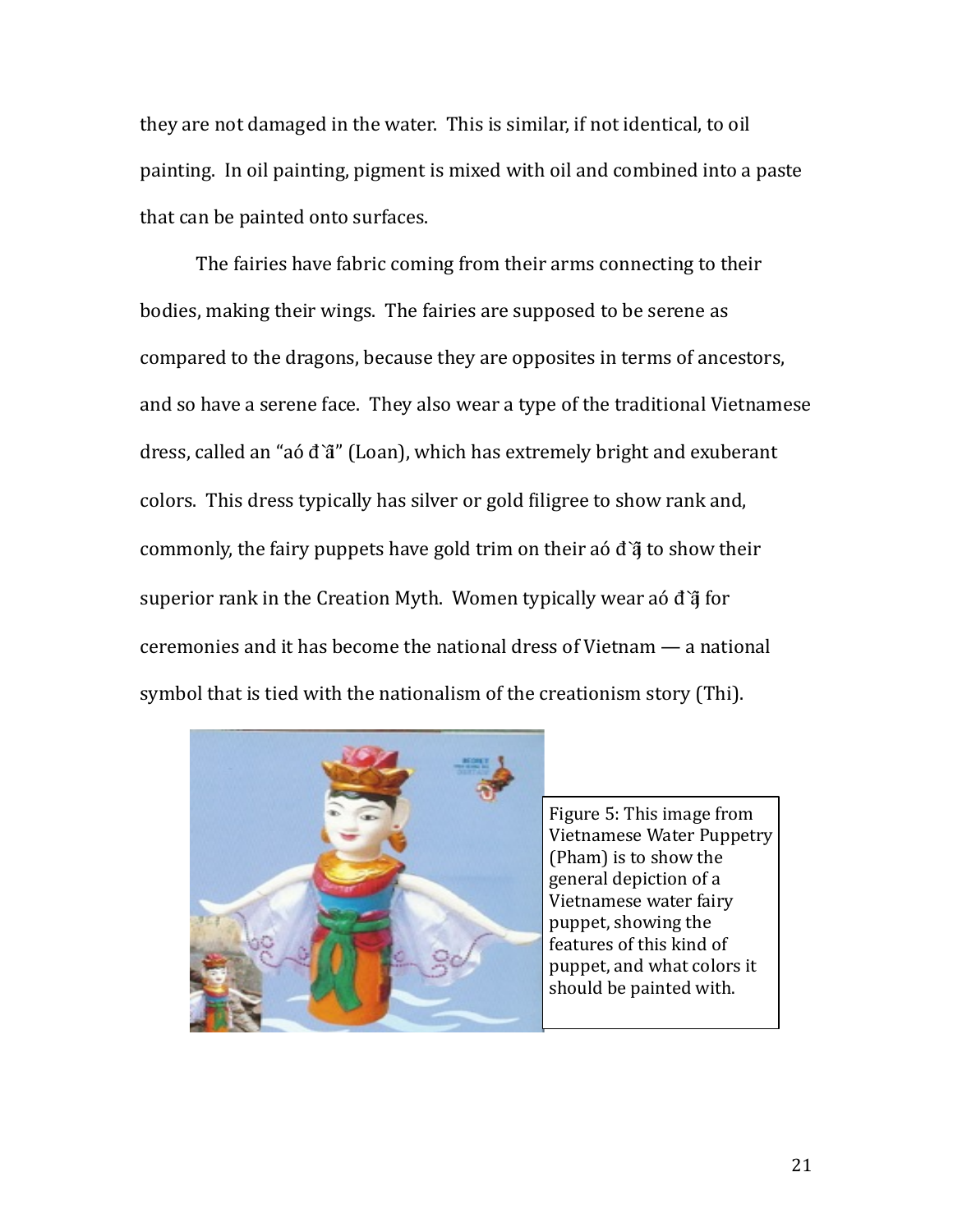#### **II.** Concept

I built a Vietnamese Water Puppet using the traditional methods that date from the original creation of this form (to the best of my ability and to the materials available to me).

I gathered research about the techniques used for this form and how the fairy puppet looks in order to be as true to the original puppet design as possible. This is based a lot in religious and cultural background (as seen above) because the puppeteers were influenced by what was around them to help them build the puppets and have it reflect their culture to show the everyday scenes to their upmost reality.

As stated before: "Real life is re-created in all its simplicity so that familiar images of life will arouse emotions in the audience" (54). The puppeteers wanted to accurately portray the lives of their people so tended to emphasize certain details so that they would be recognized on sight. Puppeteers worked to develop these puppets in a way that portrayed their history in an accurate way while still showcasing what it means to be Vietnamese, so each puppet had a strict form to adhere to as to be recognized by any Vietnamese person no matter which puppet troupe they were seeing perform. 

The materials have a practical or a symbolic meaning  $-$  there were those that were just most frequently found or those that held some religious/ cultural meaning, such as developing the puppet features in a way that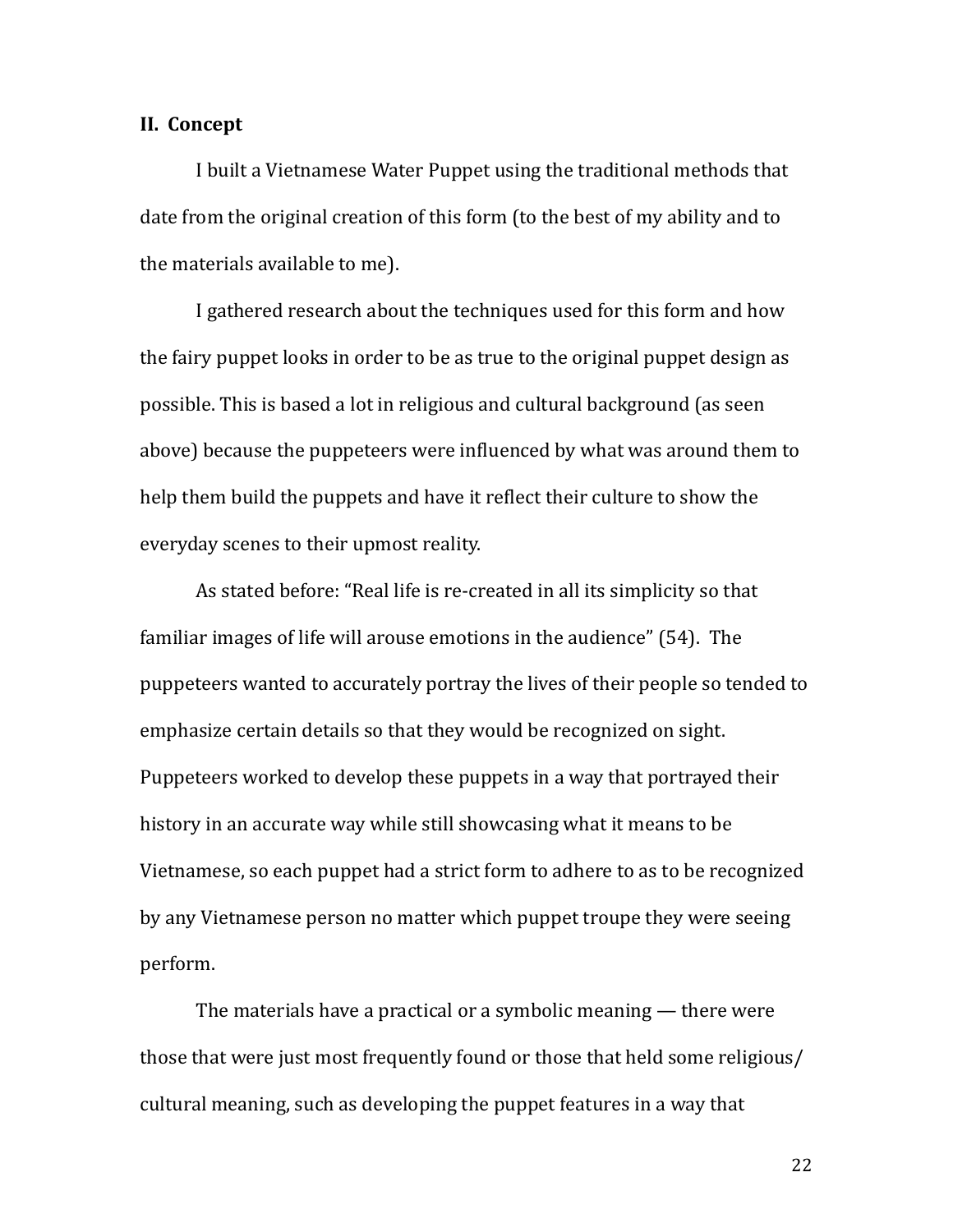resembles those statues found in religious pagodas. The way the fairy puppet is created and built is in reference to the Creationism Myth that it is required to perform.

It must have moving arms in order to establish the fairy element, but requires little other motion because of the symbolic and god-like nature it is symbolically representing. It must also use certain colors and look a certain way as the puppet is portraying one of the creators of Vietnam, so there is a reverence and respect when creating this puppet since it is similar to God in the Western Christian religion. There is a lot of symbolic attachment to the garment the fairy puppet is put in, as well as the rich (royal) colors that it is painted with.

A lot of stories originally floated around, but the Creationism Myth has continued to stick in this culture, as with a lot of others. It has varying meanings to different people, whether as a window into a different culture and how they believed they came to be or as political propaganda in order to unite the nation under a communistic regime. No matter what, though, this puppet has ties to the culture as it has continued (with minor changes) since water puppetry's creation.

Thus, I will be creating this puppet to create something of key symbolic importance to Vietnam's people and learning along the way what key elements are required in the making of this puppet because of what they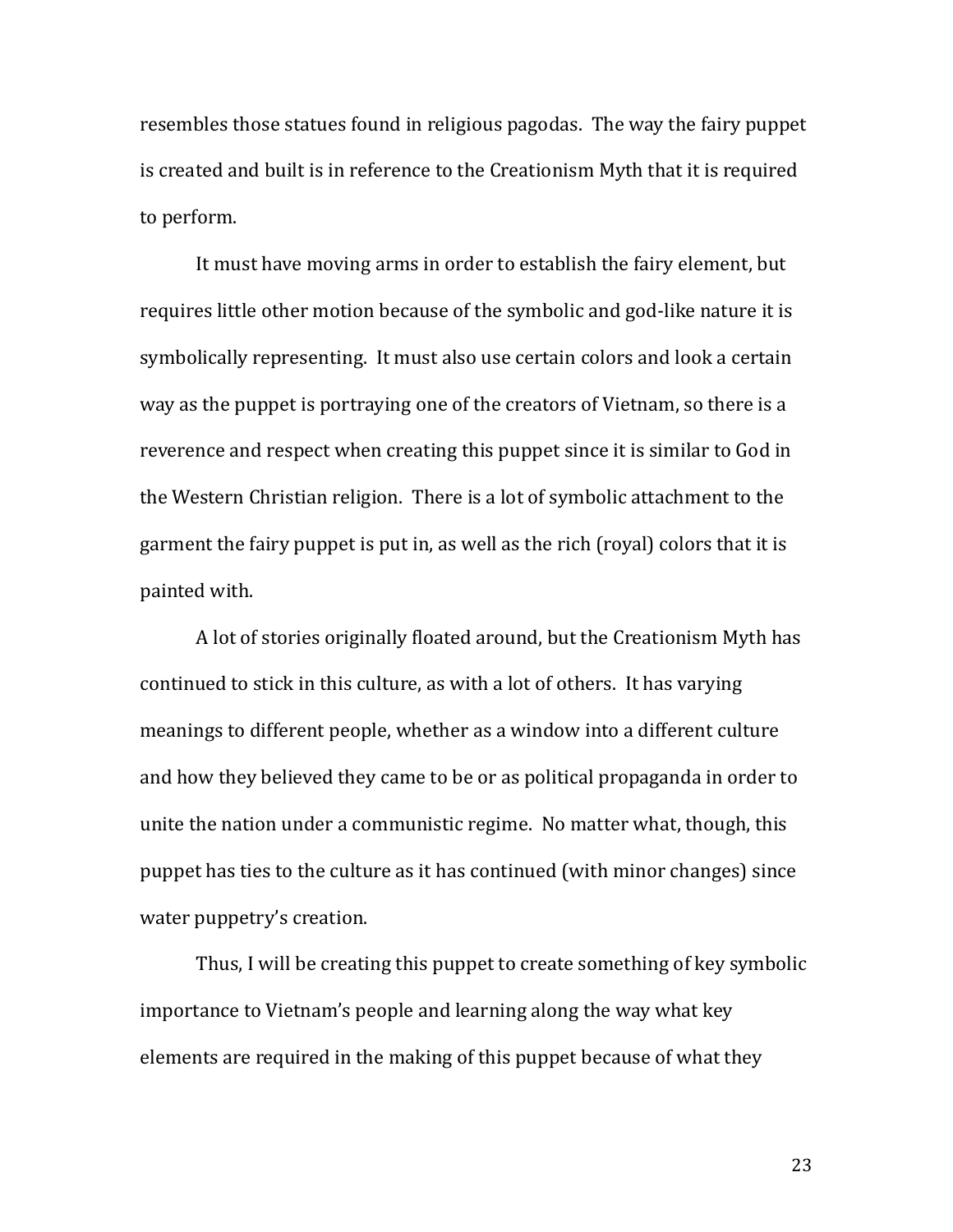stand for to the people building these puppets to showcase the origin of their culture.

Building the puppet will involve some trial and error, because they are built with a string mechanism that moves the arms and head of the Vietnamese Water Puppet. It also is supposed to float on water, with the base mostly submerged to hide the mechanism so it seems like the puppet just floats on the water. There are three main steps to the development of the puppet: 

- 1) I will have to use woodcutting techniques that are mostly hand-carved in nature.
- 2) I will be constructing an inner-mechanism to move the puppet from a large distance away with only poles for larger movement.
- 3) I will be mixing paint and other forms of resin to do the water-proofing and coloring of the puppet.

The thing about the water puppet is that there are very few books about the subject. The building of water puppets is a tightly held secret by their troupes and the puppeteer artisan. It is passed down to apprentices because they do not want other troupes to get the secrets, or the general public to know how they are made. Therefore, me creating this puppet will require some thought on my part and putting different pieces together from different texts. It might also require some improvisation since some parts are not shown or detailed anywhere in different areas of research. Therefore, the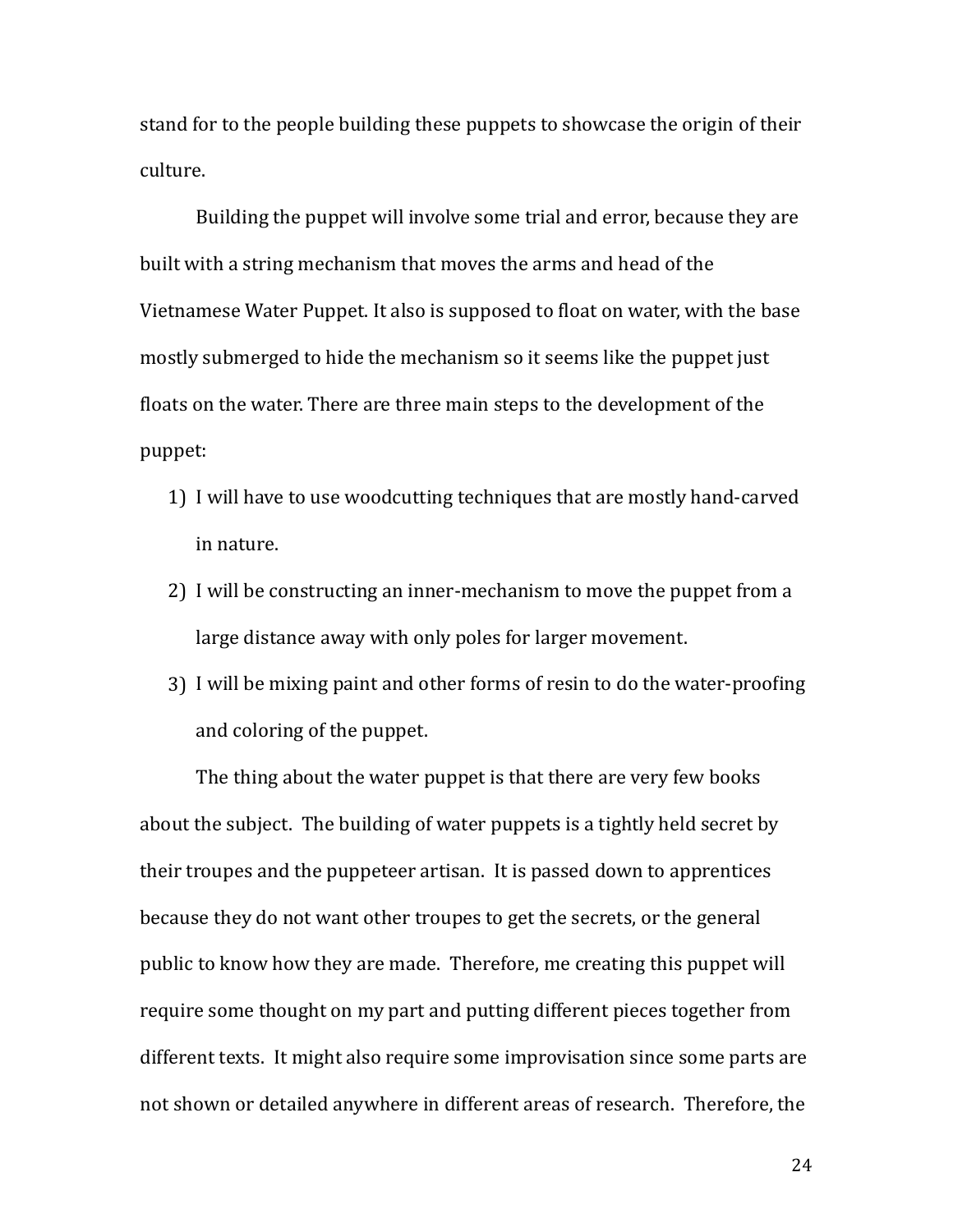creation of this puppet on one hand is also a way to try and see how the puppets are made, since there isn't one text that completely details it or that gives a step-by-step breakdown of how to do it.

By actually building a puppet that holds all these tenets of Vietnam and the culture that has remained through the years by using the form as a foothold, I hope to start gaining a different way of seeing Vietnam. I want to look at one of their oldest theater forms which developed with their culture, and perhaps then not see these people as inherently different but as a people with a rich history that involves a complicated puppetry form that requires much skill and aplomb.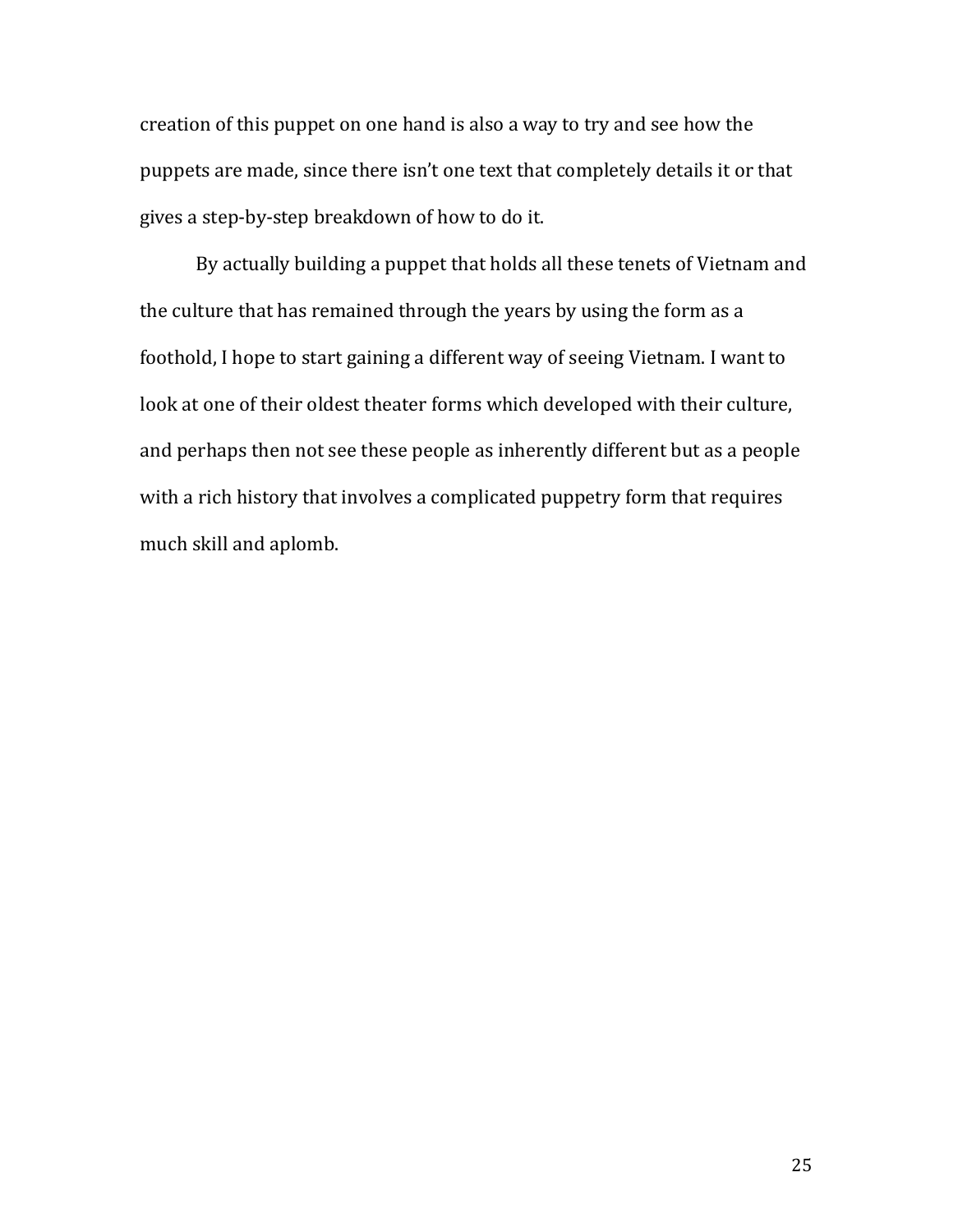#### **III. Aims & Methods**

The process began by looking up some specifics about the fairy water puppet. The fairies are typically put two to one rectangular base, (see Figure 2) so they can continue out in a line as offspring of the initial fairy that helped to populate Vietnam. It is 20" tall. Therefore, I pulled a picture from a website offering to sell one, and split it up in Photoshop by one inch increments (see Figure 7).



Figure 7



Figure 8

As seen on the left, by splitting up the basic puppet by one inch increments, it is easy to see that the head — with the crown — is easily about half of the puppet (actually  $8$ "). This illustration also helped in discovering the basic colors of a fairy puppet's ao dai. Figure 8 shows some of the more traditional ao dai garments, still worn in Vietnam on special occasions. This came in handy when painting the puppet, as color consistency is seen in fairy puppet creation no matter what guild makes the puppet. While height consistencies are important to accuracy, it is also difficult to gauge as a beginner puppet-maker, so this was helpful in gauging about where I should be in proportions.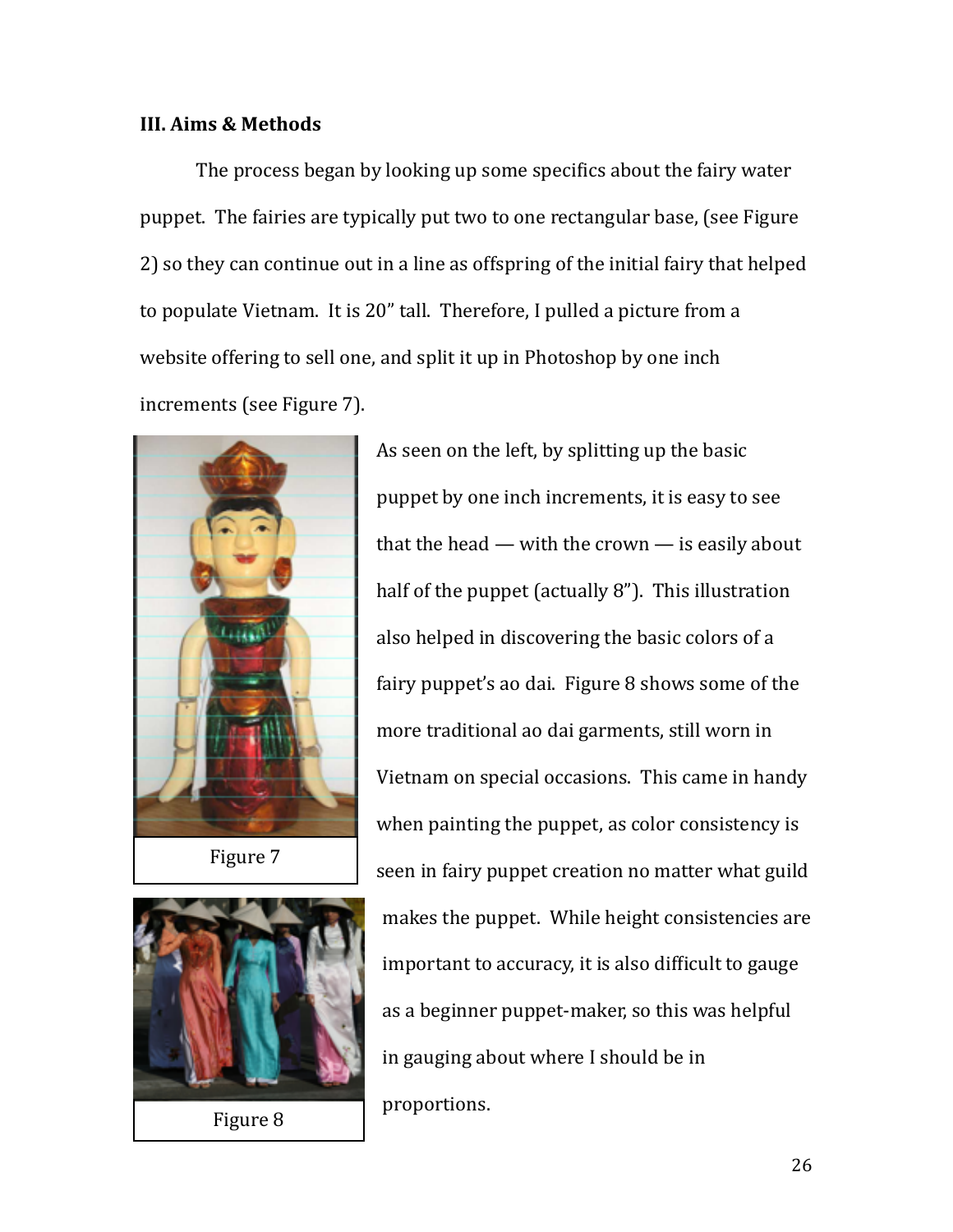

After looking at general requirements for a puppet, I created a base mock-up out of clay (see Figure 9). This helped give me a better idea of how to render this puppet in three dimensions. Looking at something in a picture is a little different than seeing it in three dimensions and figuring out how things like clothes are rendered in the back and the sides. Also, while carving wood is different

from sculpting clay, in many factors including difficulty, having a clay mock-up was something to reference and also something to mimic the carving process. It developed a sculpting mindset that allowed the beginning of what needed to be carved once I began using wood.

The clay mock-up sculpture was only 9-10 inches, as shown with the ruler for scale. This is about half of what the fairy puppets typically are in size, but it was about a half-scale model to see how proportions would work in three dimensions and how I would need to divide up the body when carving it out of wood, considering I wouldn't necessarily have the correctly sized pieces.

Thus began the carving process. I got a simple set of six wood carving tools and a box of pre-cut blocks of basswood. Unfortunately, while it is light and traditional to Vietnam, fig wood is not readily available in the United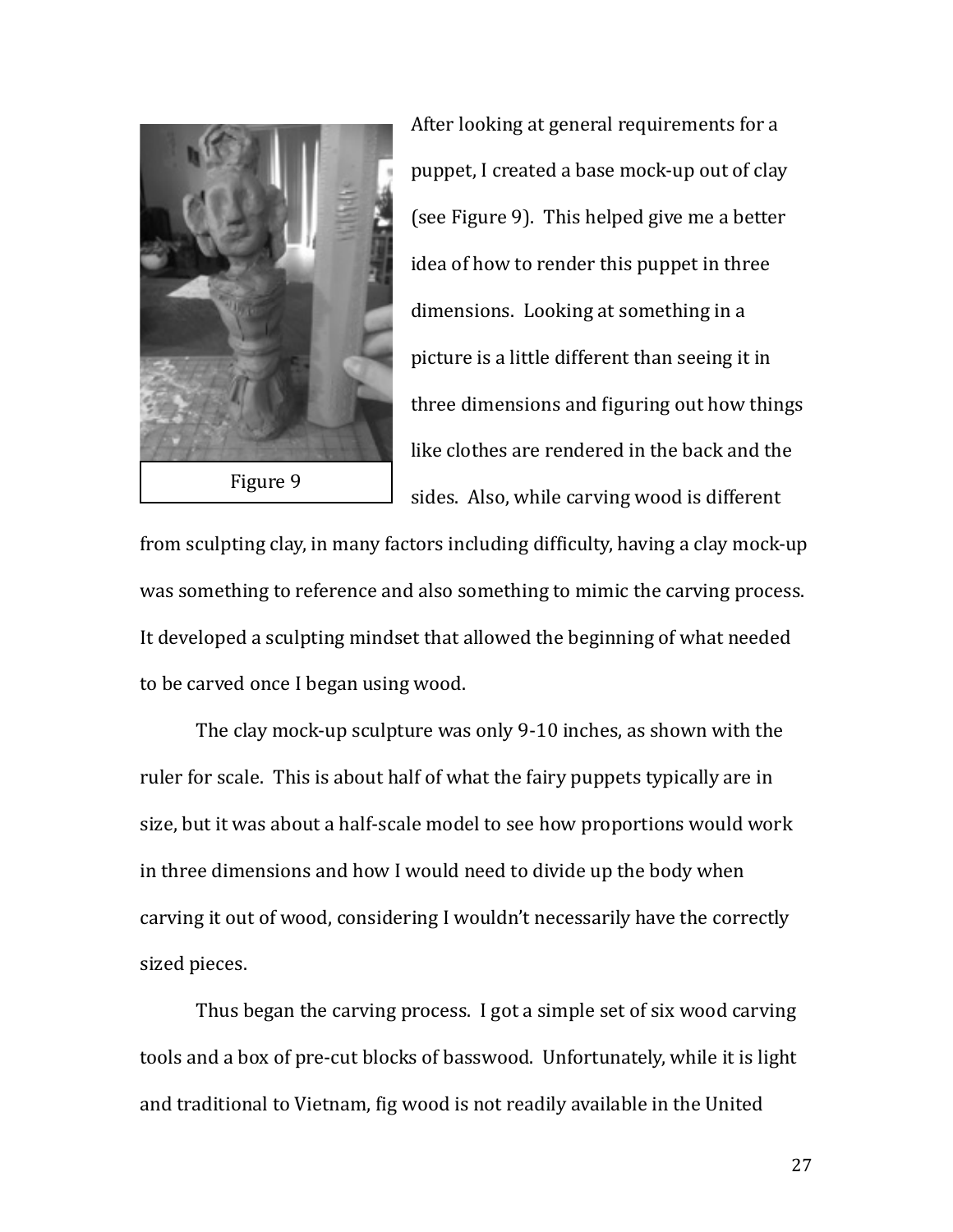States. Fig trees grow in abundance in Vietnam and so the wood could be easily carved into blocks. However, I did not have the resources to try and find non-block fig wood, so instead used basswood. This already took out some of the traditional methodology, but it was a required compromise in order to carve the puppet at all. Basswood (or linwood) is a common carving wood for people carving puppets. It is durable and soft, which allows for easy carving, especially for someone who is a beginner. I got a box of a bunch of wood pieces, and the ones the correct thickness (width) were not the correct height, so it required putting two together.



Figure 10 shows the two pieces I picked. They were basically the same size, so I stacked them to create one puppet that I could glue together since I would cover it with water-proof resin anyway at the end, which would potentially help seal the puppet.

I drew an outline to help with the sculpting element to look at it from all sides. I did a rotational outline, so did profile on both sides and also tried to encapsulate the back of the puppet. On the front,  $I$ numbered the different areas in order to figure out the levels of indentation that would be required to show the difference in carving levels in order for it to read as a different layer once painted.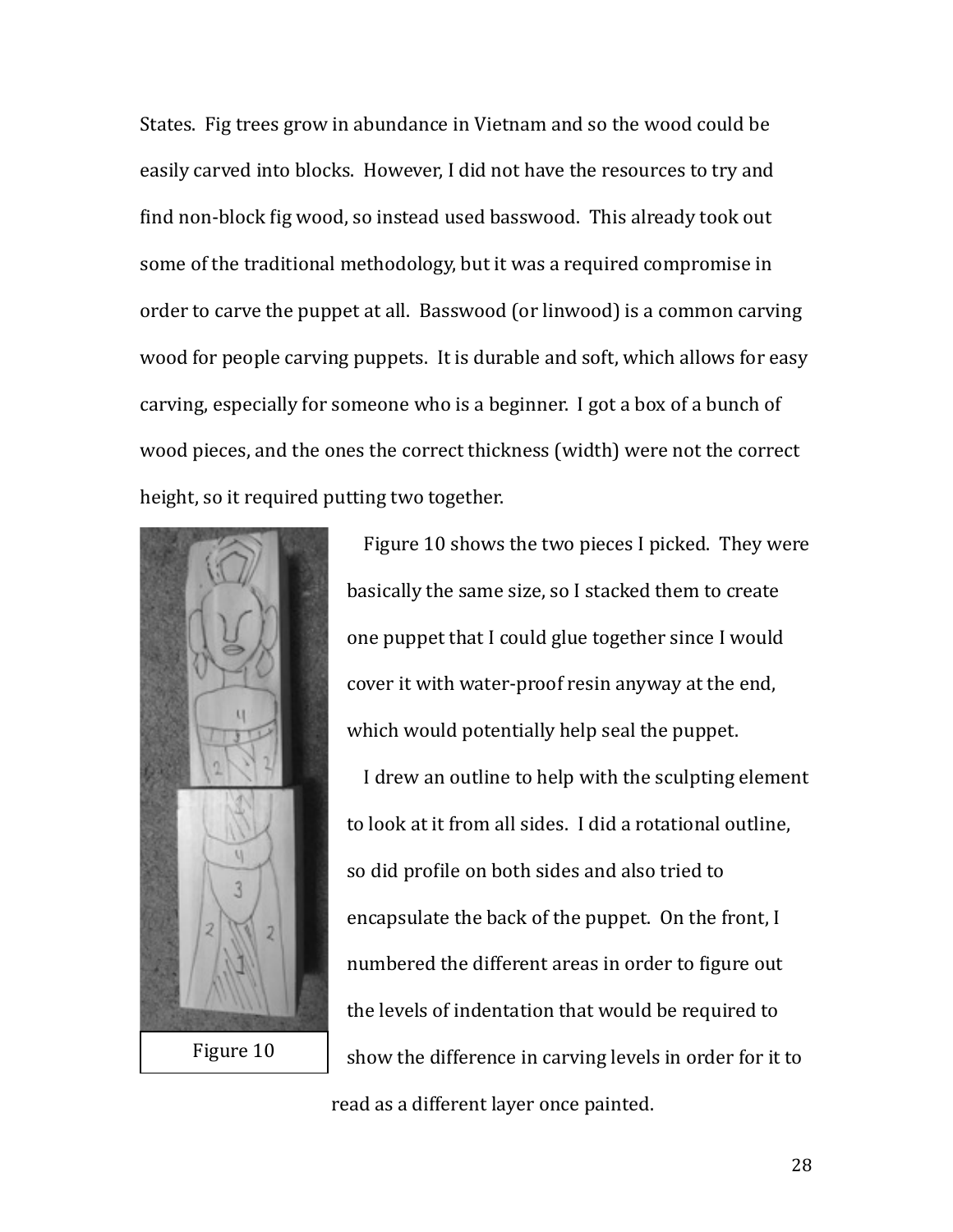

I tried to hand-carve as much as possible, since that is what they would have done traditionally. There would have been no power tools or lithe to help with carving. Basswood is so easily carved, though, that it didn't require much leverage to carve the wood (as seen in Figure 11). However, there was internal carving that confused me on how it would be done. Where the ears attached to the head there was space

for the earrings, but the tools I had were not very effective in generating that space. Based on the clay mold, it seems that the ears might have been carved separately or different tools might have been used to add more depth. They probably have more specialized and varied tools than I did, which would make sense since it is a profession that has come from a long history.

I order to somewhat mimic that intricate depth, I used a drill to drill a hole in the area between the ears and the head since I didn't have any small tools or anything that could carve really deep. This would never have been done with traditional methods, but it was the only way I had to mimic this depth. 

These puppets are more intricately carved in Vietnam, mine is more simplistic since I am a beginner and have limited time. However, though mine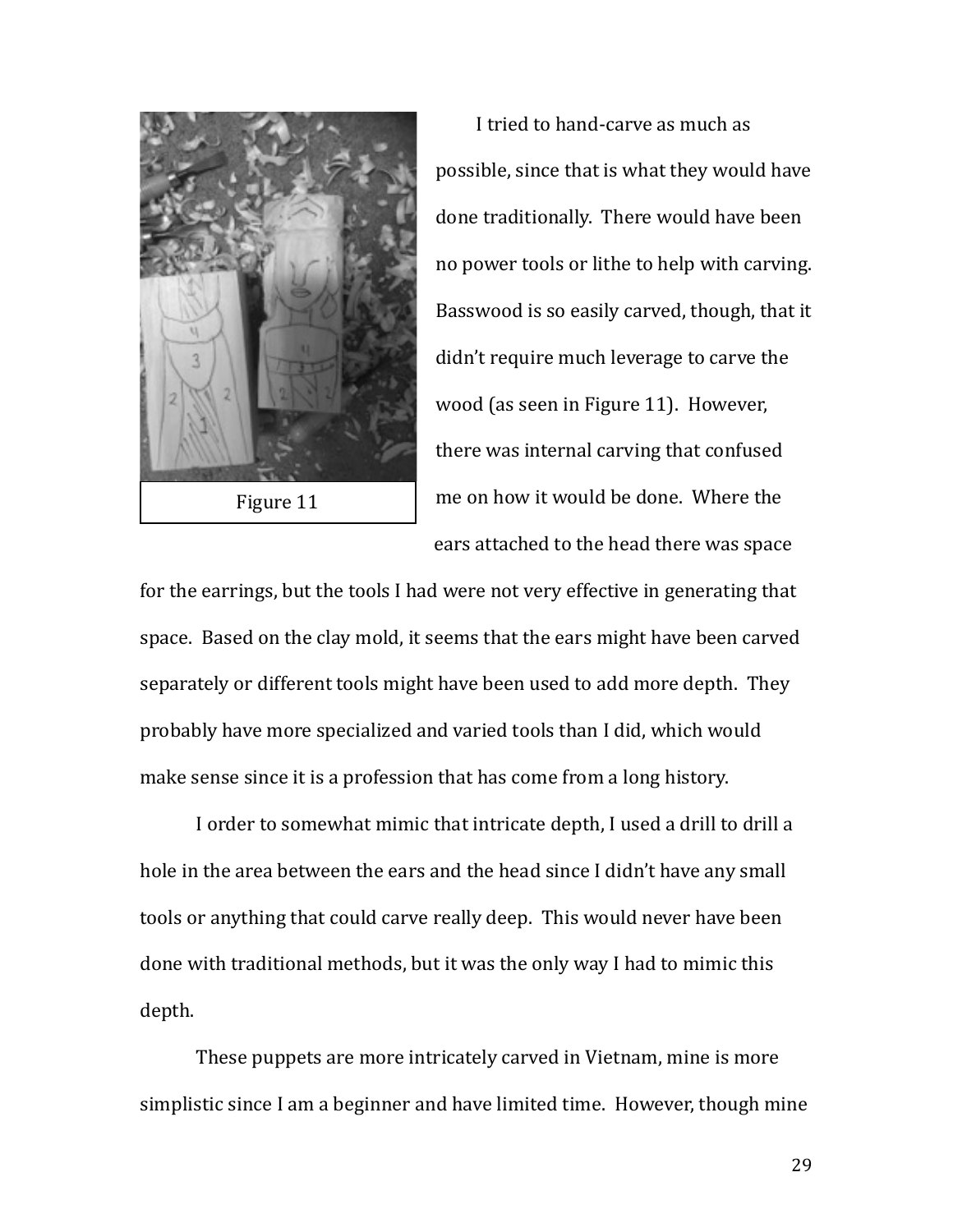is simplistic and rustic, it still had the general details of the puppet, including the ao daj clothing.

The arms were a little more intricate to put together once the main body of the puppet was carved. I examined the photographical evidence I had acquired to look at how the arms were pieced together in order to stay flat and horizontal when the string mechanism was pulled to extend the arms. If the top arm pieces are at a diagonal, where the bottom of the piece is at a longer diagonal, the bottom hits the next piece to straighten out when top piece is pulled up by the wire to extend the arms outward. The fairy puppet arms have one or two joints, one at the elbow and sometimes one at the wrist for the hand.

By examining photographic evidence, it seems that only the top piece (the one connected at the shoulder) is attached to the inner string mechanism that runs through the body of the puppet, while the rest of the arms are jointed with wires to keep the pieces together even as the arms are raised through the string mechanism. They would have to have really small tools to bore those holes that join the arm pieces, but instead I used a small drill bit to bore a hole through the puppet arms. This way I could easy string the wire through and around with little hassle. Even in the modern era, if the puppeteers stuck with traditional methods, it is a trade secret about how they create those little holes in the wood.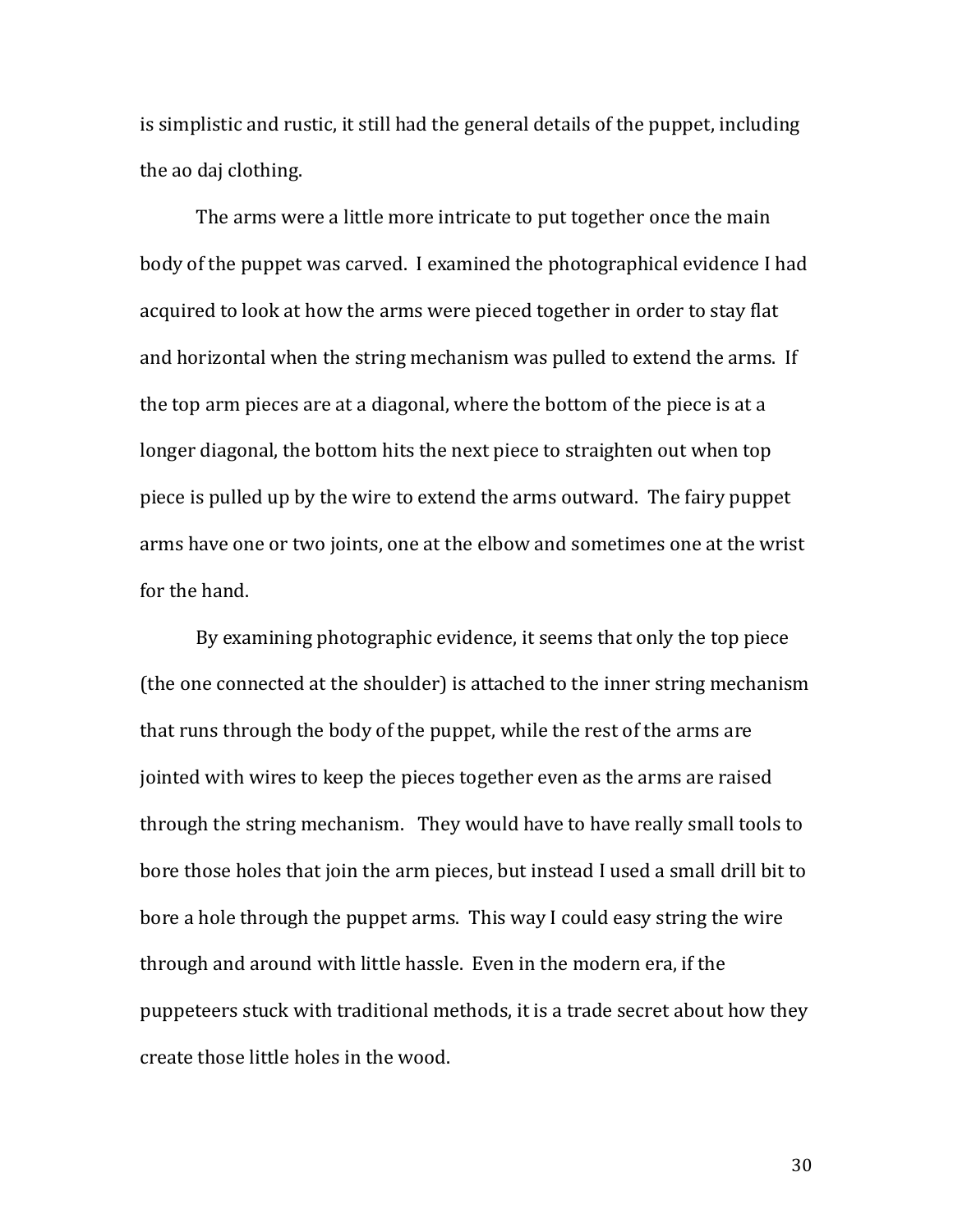

When I started working on the arms, I did not think I needed those little joints between the arms and could just have a wire running through the middle of the arm pieces, but when I strung the pieces on the wire, I realized my mistake. The pieces would move around and flip and the pieces further down wouldn't have enough force to extend with the arm. Therefore, I had to drill smaller diagonal holes through the sides

of the arm pieces and loop the wire through (see Figure 12). This was a valuable lesson, as I realized that what may have seemed superfluous was actually something tailored and passed down in order for the integrity of the puppet to remain.

For the main string mechanism that runs through the center of the puppet, I decided to drill a large hole through the center of the two pieces and across the shoulders of the upper piece in order to run two wires through that I could loop around the bottom to control the arms, eventually gluing the two pieces together on the seam. Typically, it would seem that traditional puppetry artisans split the puppet in half to put the string mechanism in as seen in the Appendix (Figure 18) but I did not have the traditional tools to do that. Therefore, I just drilled up through the puppet and gave it a space that  $I$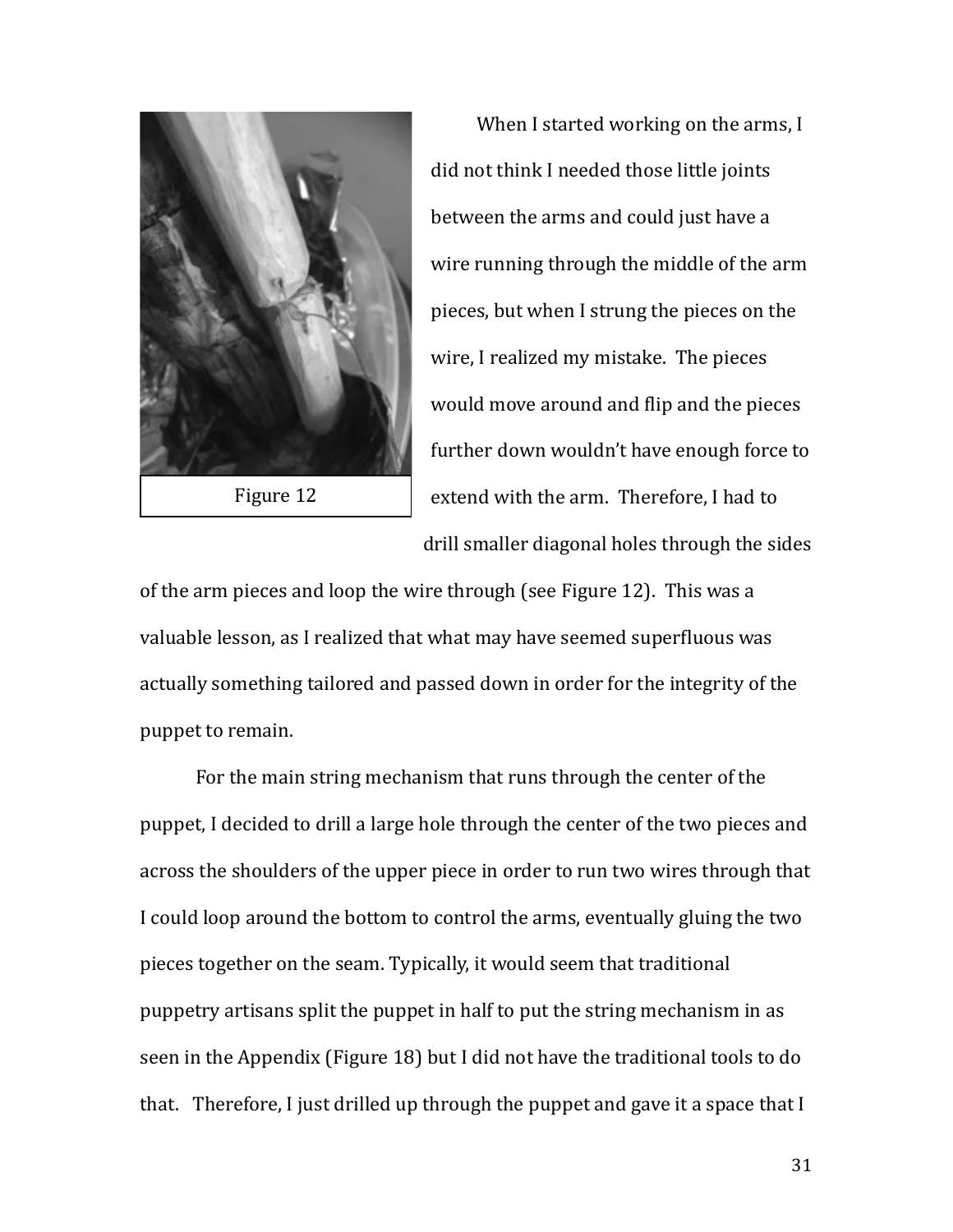could feed the wire through. Carving out the center of the puppet probably adds buoyancy since it would be lighter the more wood is taken out of it, but I was not testing my puppet out on water.



Figure 13

After attaching the two pieces of the mainframe of the puppet together, I sanded it down to provide a sleeker form for the puppet and then painted it with a base coat of waterproof white paint (see Figure 13). They would instead use waterproof resin and silver to provide it with a shimmery quality. However, I did not have the resources for that, but I at least wanted to give it a base color that

I could paint over to provide more opacity for the paint.



For the paint itself, they would typically boil local ingredients as pigments with plant resins to make vibrant paint. This allowed for them to use materials that are found in their homeland to create a puppet that tells stories of their history. For lack of resources, I instead bought a natural paint that was separated into pigment and oil (see Appendix Figure 20) that I mixed together to paint on the surface. While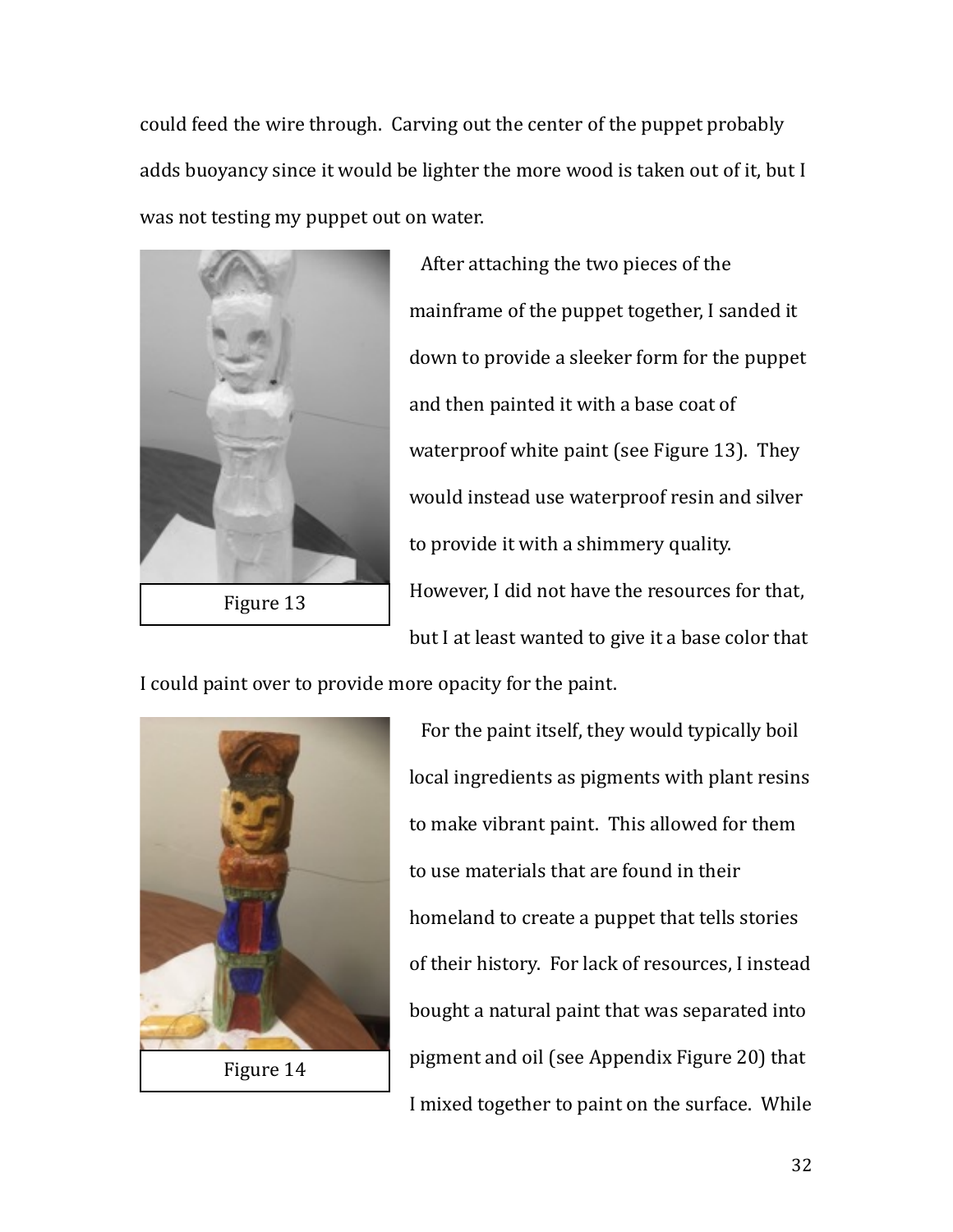the paint was nice and had some rich colors, the oil made it hard for the paint to try and also to stick nicely to the surface with a rich opacity. Therefore, the colors on my puppet were a little duller and not as intricate with layering as those puppets in Vietnam (see Figure 14).



Figure 15



Figure 16

The final step, once it was all put together, was to coat the puppet in water-proof resin. This was mixed and poured over the puppet, which actually moved some of the paint because it wasn't completely dried due to it being mostly oil-based (see Appendix Figure 21). This was a setback that experienced Vietnamese puppet artisans would not make, but since they also use slightly different paint, their water-proof resin probably sits differently on the puppet. While disappointing, it was understandable since I had never used this kind of water-proof resin or the paints before. I allowed the resin to dry and then attached fabric for the wings to showcase the idea of a fairy for the Vietnamese puppet (Figure 15 and 16).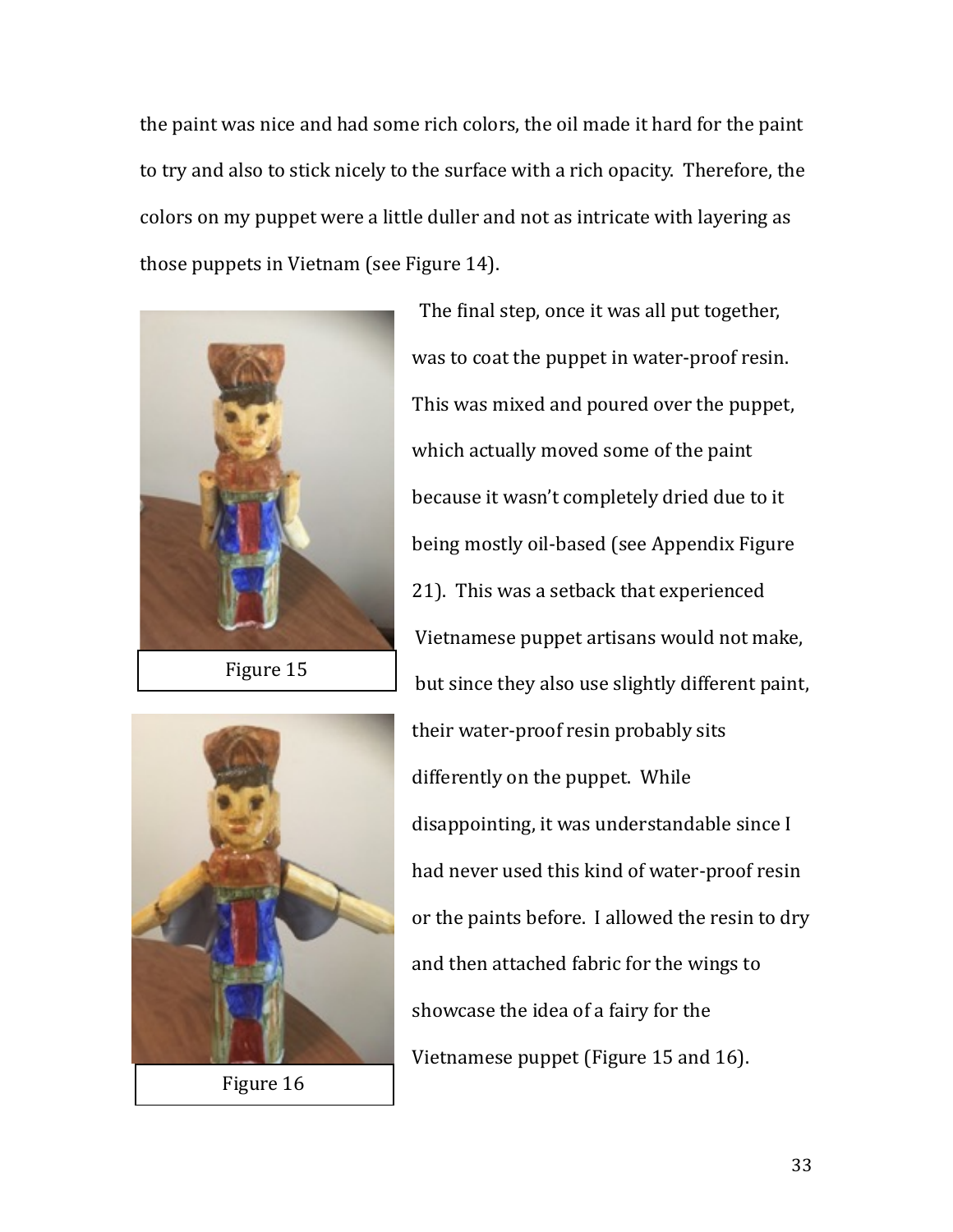The puppet would then be mounted to a square base that the wire could be fed through, attached to a bamboo pole that was very long in order to float the puppet on the water. This seemed like a superfluous item since I would have no way to test this puppet out on water and considering I had to alter the way I did the puppet based on the resources I had on hand, there is no guarantee that it would work on water anyway. However, this would be the final step.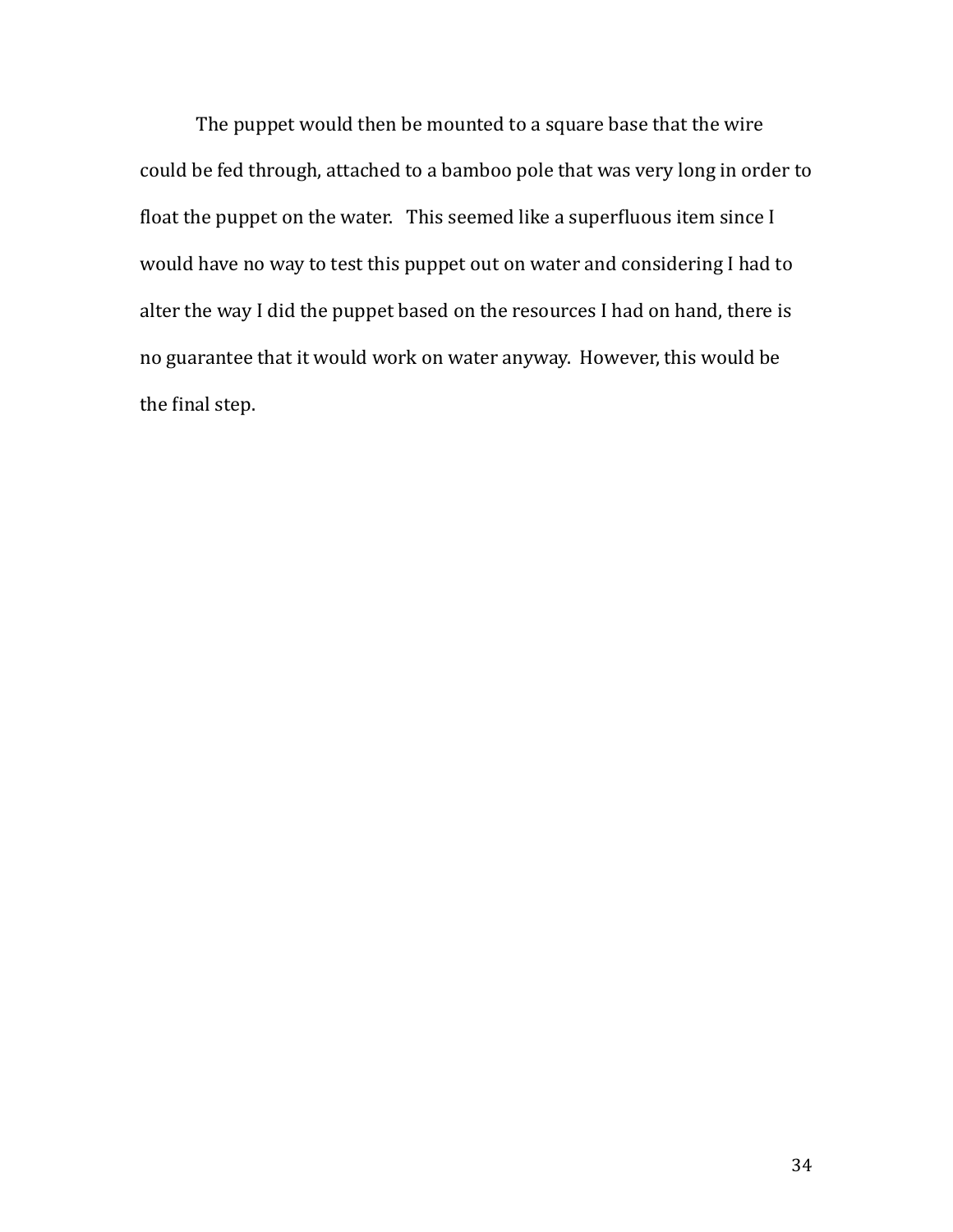#### **IV.** Results

Overall, the puppet-making process was fairly successful. I had a threestep process that I hoped to achieve:

- 1) Use woodcutting techniques that are mostly hand-carved in nature.
- 2) Construct an inner-mechanism to move the puppet from a large distance away with only poles for larger movement.
- 3) Mix paint and other forms of resin to do the water-proofing and coloring of the puppet.

All of these things were achieved with a fair amount of success. The woodcarving techniques are fairly intricate in detail. The fact that puppetry artisans have an abundance of tools and the technique to intricately carve these puppets is astounding. I have a greater respect for the patience and talent that goes into carving the puppets with such detail and to get them so smooth. My puppet is fairly rudimentary and I spend maybe 30-40 hours carving it. The fact that artisans generate multiple puppets and use a variety of tools and techniques in order to have them look a specific way to mimic figures in historical and religious stories is a true commitment to the art.

The puppet works successfully in raising and lowering its arms, which was the main concern considering it is the moving part of the puppet and mechanisms are the hardest part to have succeed. The painting could have been more successful and, if redone, it might have been best to go with synthetic paint or find something that used less oil in order to have it dry with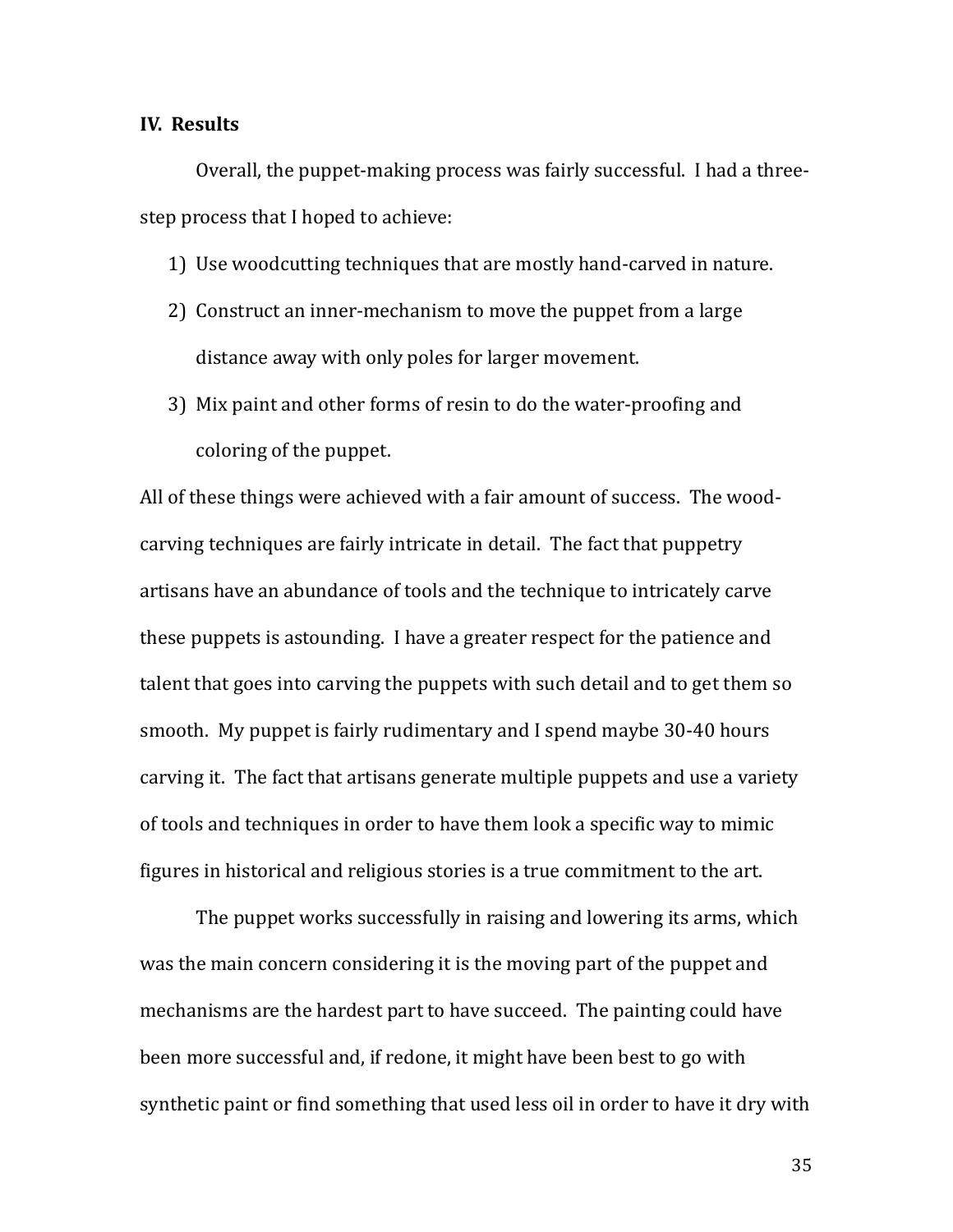more opacity and a richer color (and also to dry more successfully). It is interesting that the puppetry artisans use local materials to create paints and yet get something that binds well to the puppets and has a rich color. It would have perhaps been more conducive to research different kinds of natural paint that I could get ahold of and try out different kinds of paint and see what was most successful. However, that would require a larger budget that I did not necessarily have the funds for.

The puppet I created carries the basic tenets of what makes a Fairy Vietnamese Water Puppet. It is made out of a lightweight wood that is typically used in carving (basswood), unlike the fig wood that those in Vietnam use because of availability. I used mostly hand-carving to see what kind of techniques and skill it takes to create a puppet from a block of wood, and based on my modicum of success, I now have a greater appreciation for puppet carving and the skills of those in Vietnam. It makes sense that these people were revered and were typically leaders in their communities  $$ especially if they took the time to make puppets on top of their other duties. It was important enough to them that they would do so, in order to pass along the stories of their past and culture in such a symbolic and time-consuming way. 

Women typically were not allowed in these puppetry guilds, not allowed to build or command a puppet. As a woman making one of these puppets, it seems slightly blasphemous, considering it is a male-centered art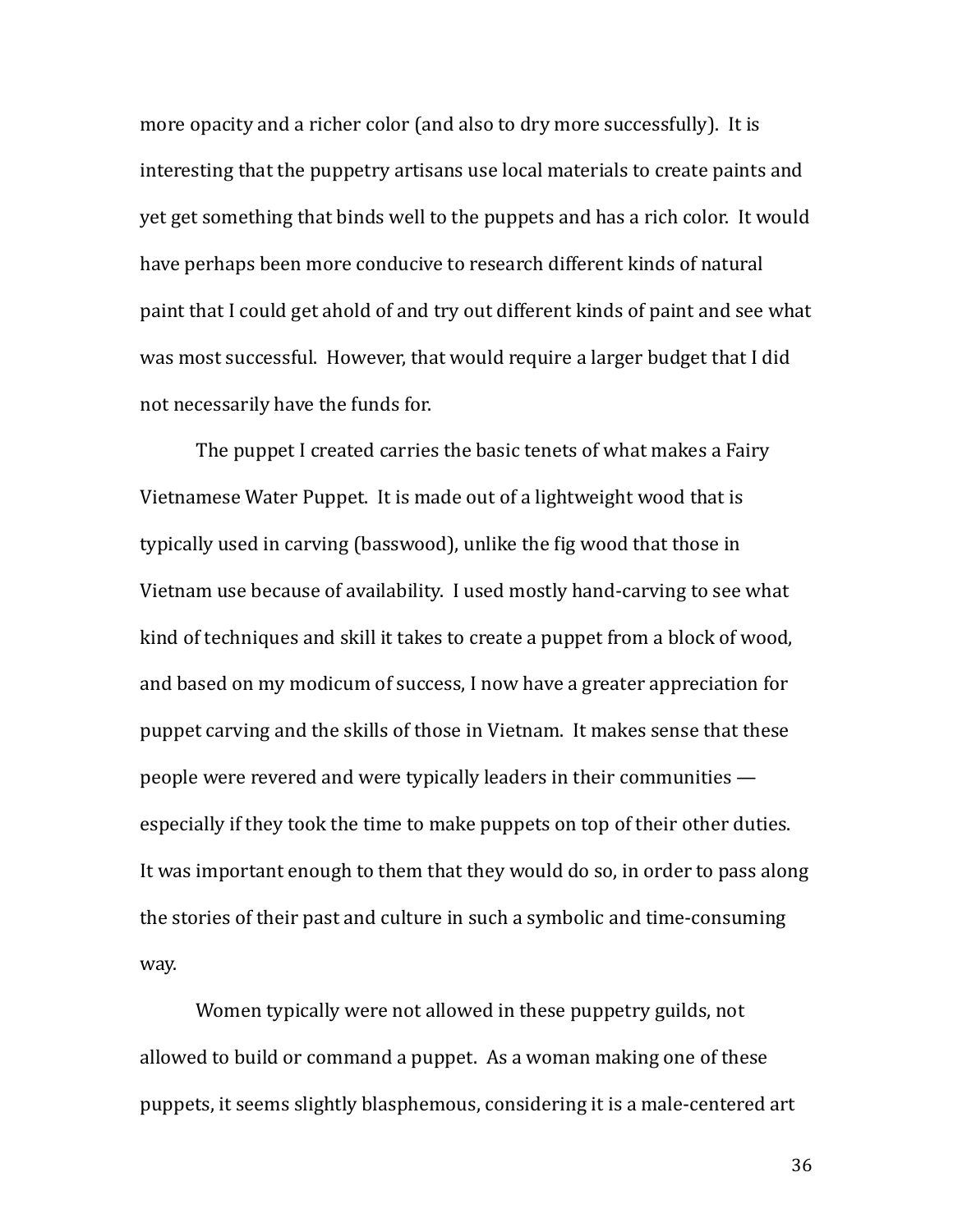form. However, in the changing gender roles of society, even in places like Vietnam, that now is starting to allow women into puppetry guilds  $-$  it goes to show that tradition can mix with a more modern sensibility to allow growth and change. This is especially true considering the Fairy puppet is part of their Creationism myth, is revered and showcased, and is a woman that helped to bring the Vietnamese people into the world.

The fact that this puppet shows the Creationism myth and has such a specific outfit and look because of the religious significance means that even my effort probably did not do the figure justice. It is a revered figure considering that it is part of how the Vietnamese people came to be, and the fact that such reverence is shown to creating this puppet in the puppetry guilds, no matter which one it is, is quite astounding.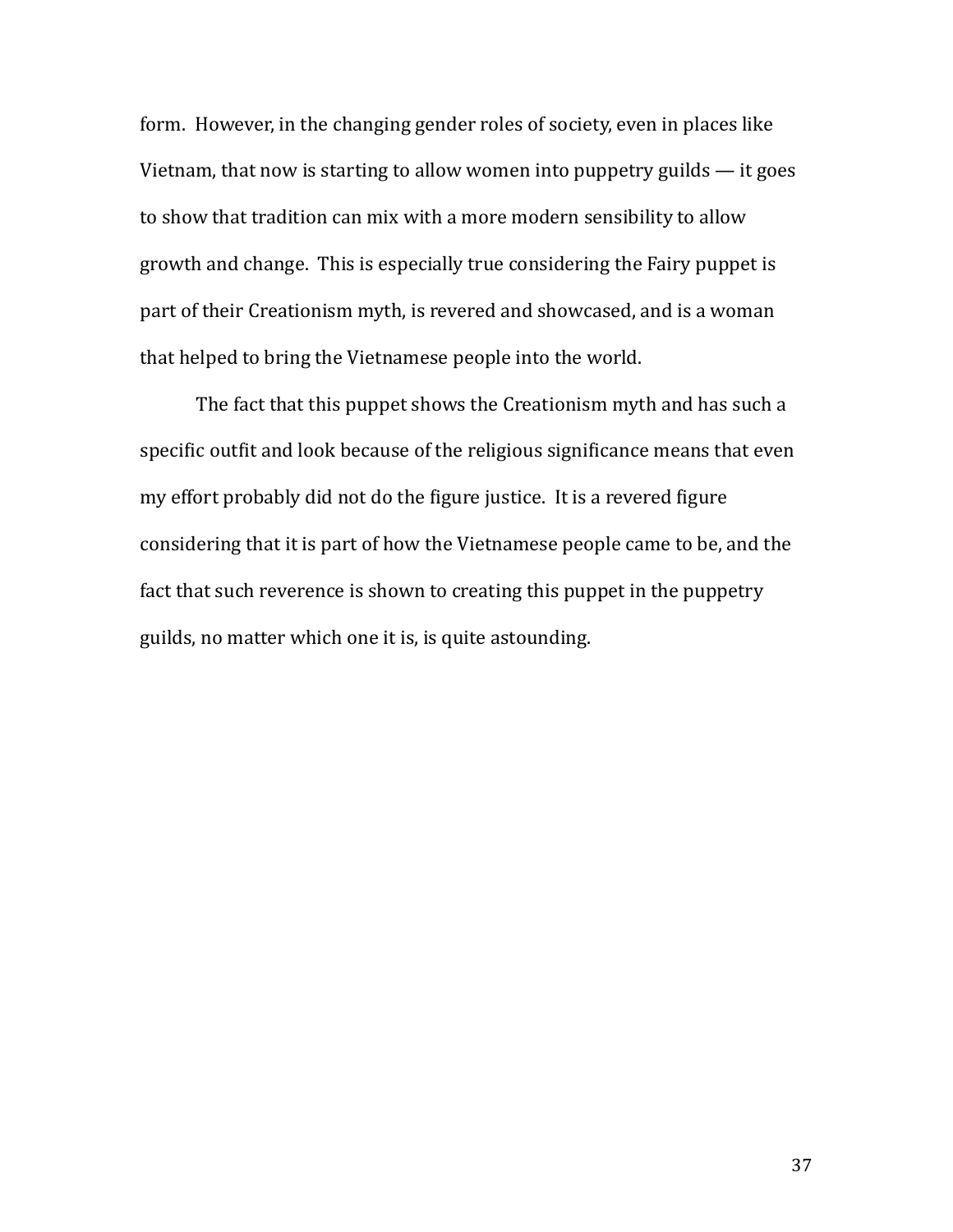#### **V. Summary and Conclusion**

As it states in *Hamilton: The Revolution*, "stories can be an engine for empathy, and a way to show people what they share" (McCarter). Tourists go to a lot of these water puppet shows in Vietnam and see these stories portraying their history and myths, and the idea that they do this to showcase their talent and their rich history reflects the care put into these puppets. They are used as a propaganda tool (in both a positive and negative sense) to show how these people are, in fact, people and not necessarily different. Making one of these puppets shows how hard it is and the care that is put into it to reflect the tradition of building one so that it symbolically represents Vietnam from the materials it is made out of to the stories it portrays.

These puppets are fairly difficult and technically complicated to make, and to make it so consistently so that they visually represent something that tourists can even recognize without understanding the words is a talent. Even just making a rudimentary version of these puppets, I can see how much work goes into these and how much care. On the most basic level, creating this puppet myself was kind of like experimental archaeology, in order to build something that has a lot of secrets surrounding it to see how they could possibly create these puppets in this way.

In a larger, metaphorical sense, this puppet creation helped show me how much work goes into making these puppets and how much these artisans care about their past and their culture in order to generate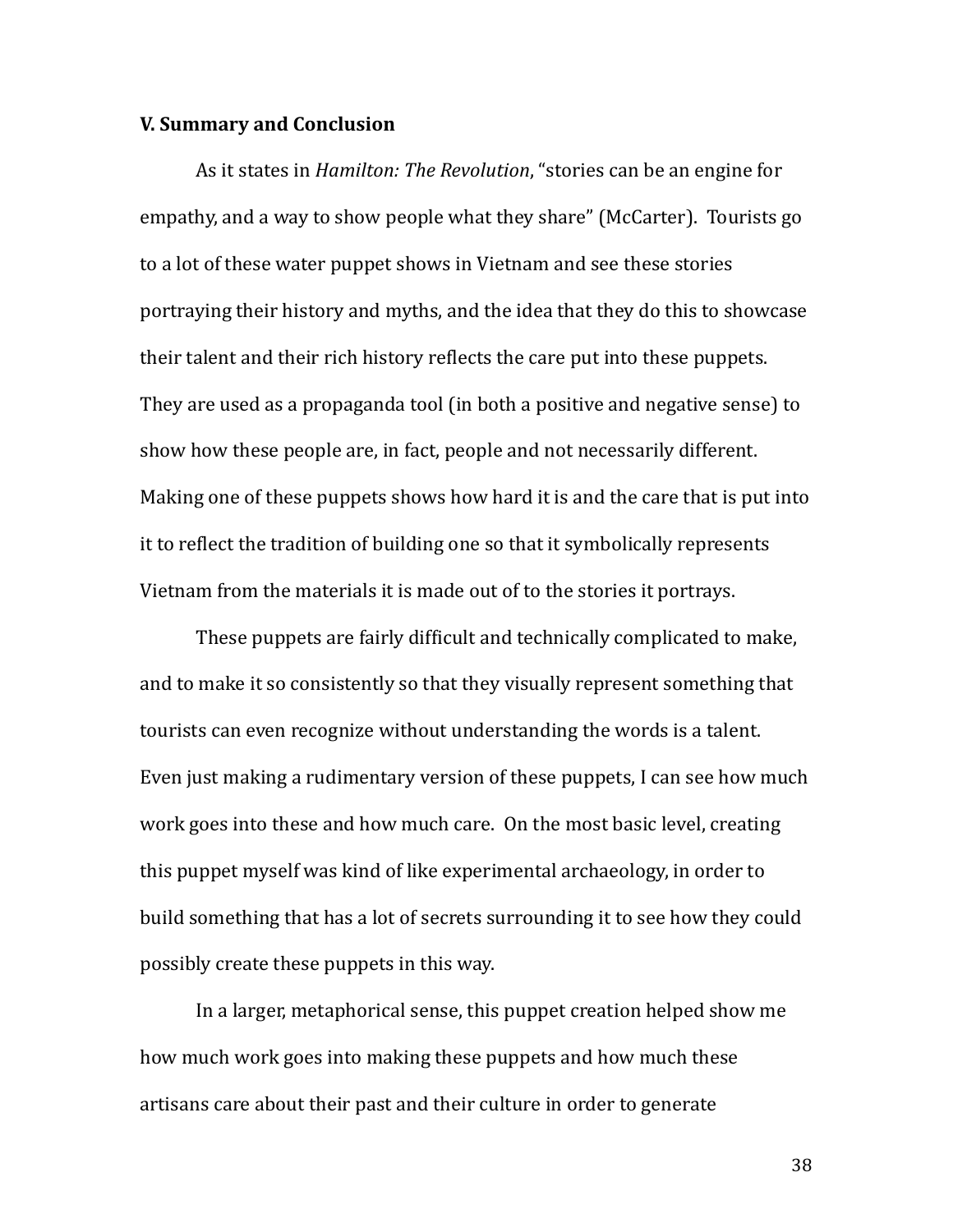something so tediously because of how much tradition the puppet creation holds. If they were to lose that tradition in technique, it wouldn't hold the same weight as an old puppetry form.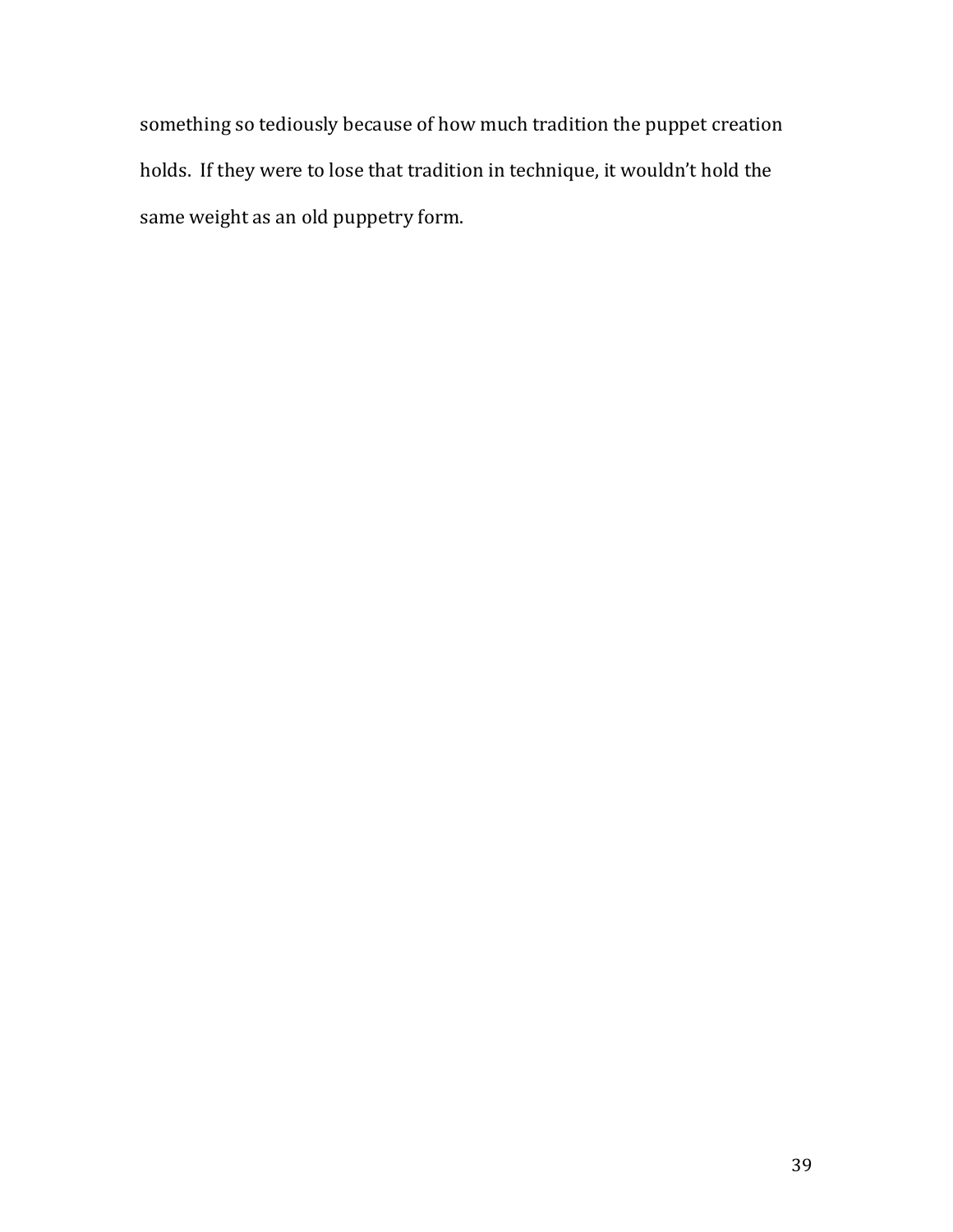## Appendix



Figure 17: This picture from <sub>.</sub><br>Vietnamese *Traditional Water*  Puppetry (Nguyen) which shows one of the places where water puppetry started, in the rice paddies.



Figure 18: From *Vietnamese Water Puppetry* (Pham) showing someone carving, painting, and putting the strings inside a water fairy.



Figure 19: This picture from an online source (Weibel) showing a traditional water puppetry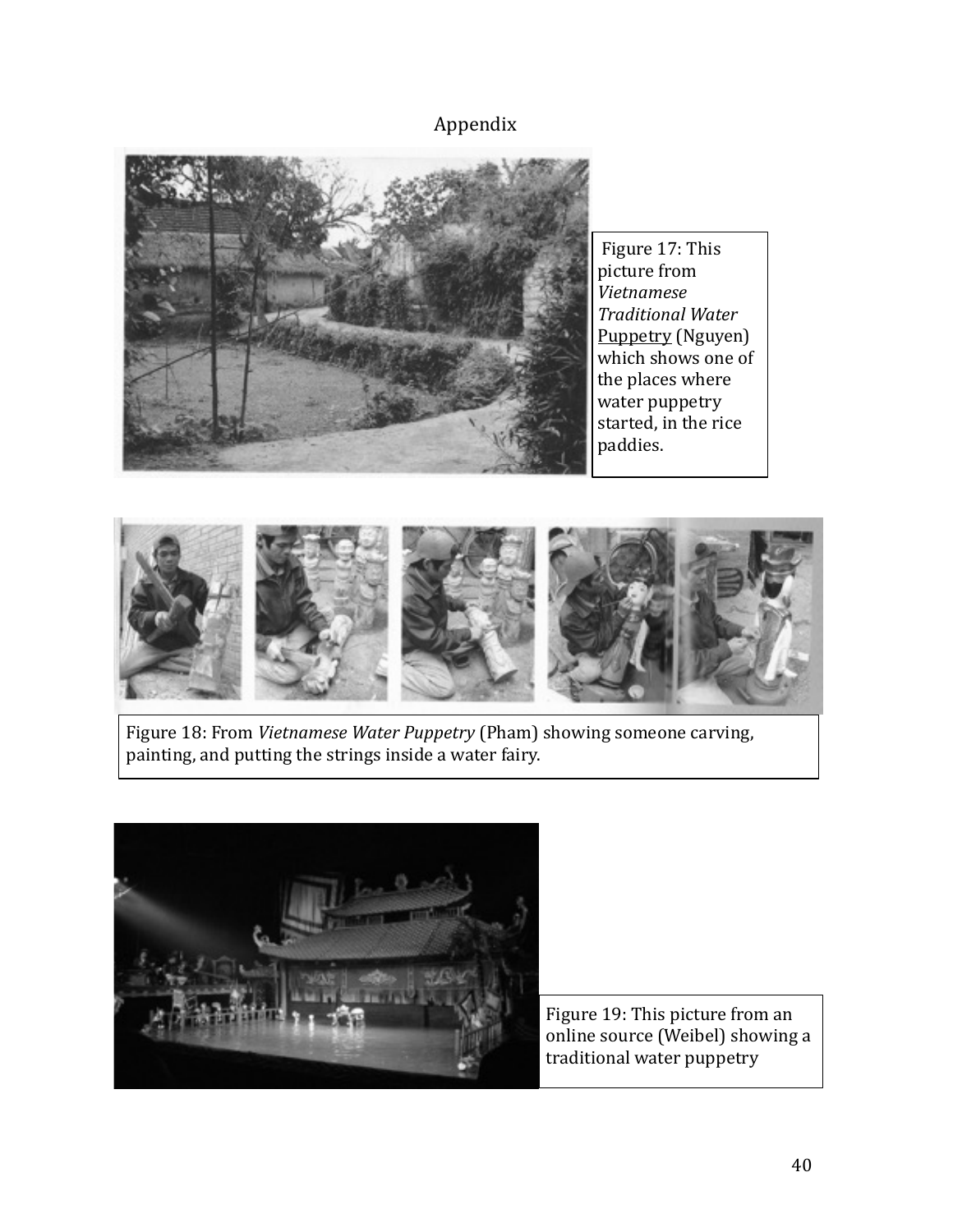

Figure 20: This pictures shows the various pieces used to mix the paint for the puppet.



Figure 21: Some of the paint running once the resin was added.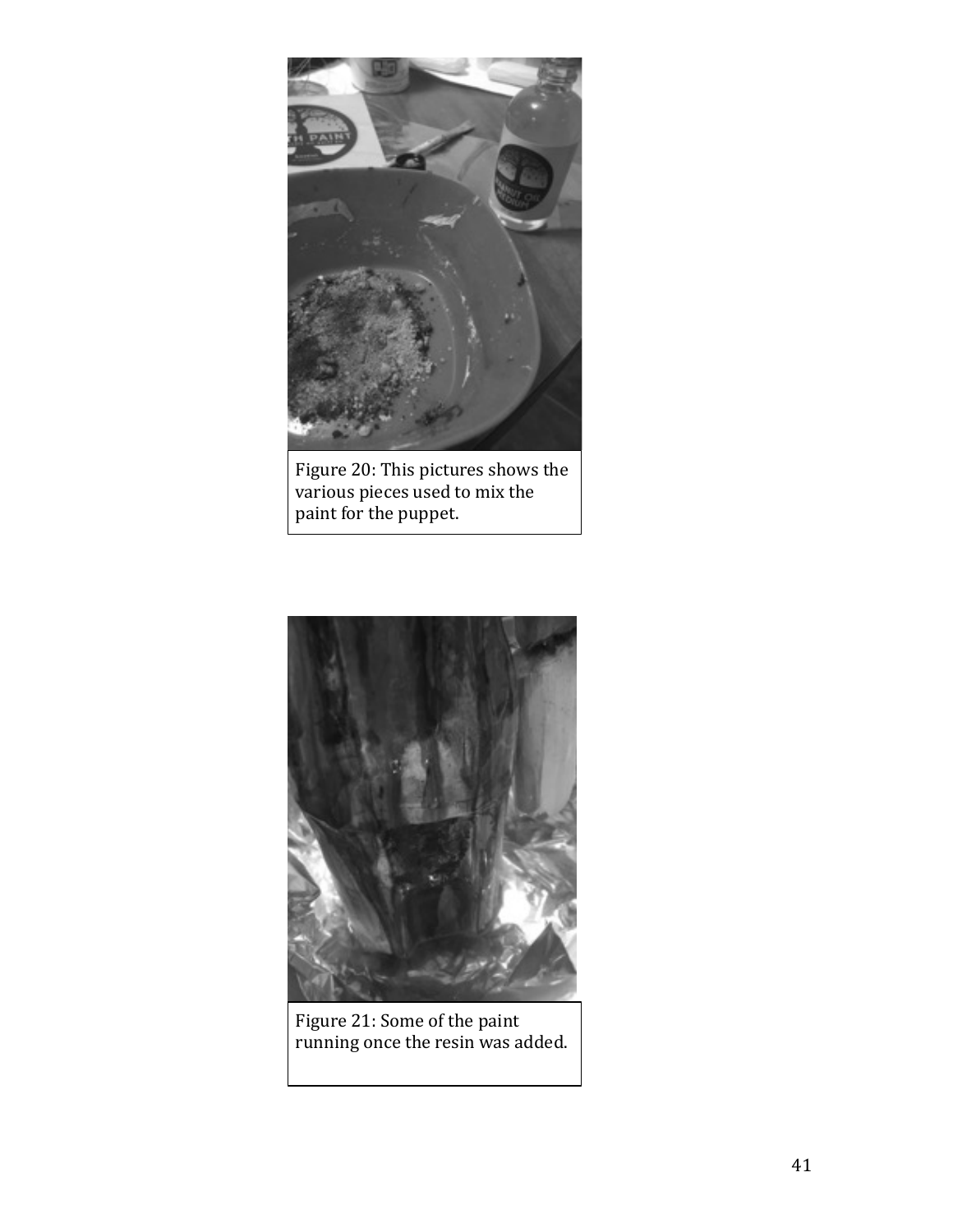#### Bibliography

Armstrong, W. P. "Plant Resin & Wax Photos." Plant Resin & Wax Photos. Web. 09 Feb. 2013. 

Balladeer. "VIETNAMESE MYTH." *Balladeer's Blog*. 08 Jan. 2016. Web. 16 Apr. 2017. 

"Dress Code in Vietnam." Vietnam Online. Web. 16 June 2017.

Gaboriault, David. "Vietnam Water Puppet Theatre: A Look Through the Ages." Diss. Western Kentucky U, 2009. Web. 6 Mar. 2017.

Grassi, Alessandra. "Vietnam, Water and Puppets." *Vietnam Water and Puppets.* N.p., n.d. Web. 03 Dec. 2012.

Hawn. "Vietnam." *Countries and Their Cultures*. Web. 16 May 2017.

"How Products Are Made." How Paint Is Made. N.p., n.d. Web. 10 Feb. 2013.

Linh, Nguyen. "WATER PUPPETRY AND PEASANTS LIFE IN VIETNAM." *Journal* 

of Mekong Societies. Web. 12 Mar. 2017.

Luong, Lindy. *Lac Long Quan & Au Co Legend. Truong Son.* Web. 12 Apr. 2017.

This online scholarly article is an introduction to the myth of Au Co and Lac Long Quan. It holds importance because it is the creation myth of the Vietnamese people. It deals with the differences between North and South Vietnam, but also holds a sense of nationalism because they are called to not forget each other. The dichotomy here is pulled out of the idea of opposites: Au Co is a fairy and Lac Long Quan is an underwater dragon, pulled from high and low  $-$  it holds the idea of yin and yang, fire and water. However, this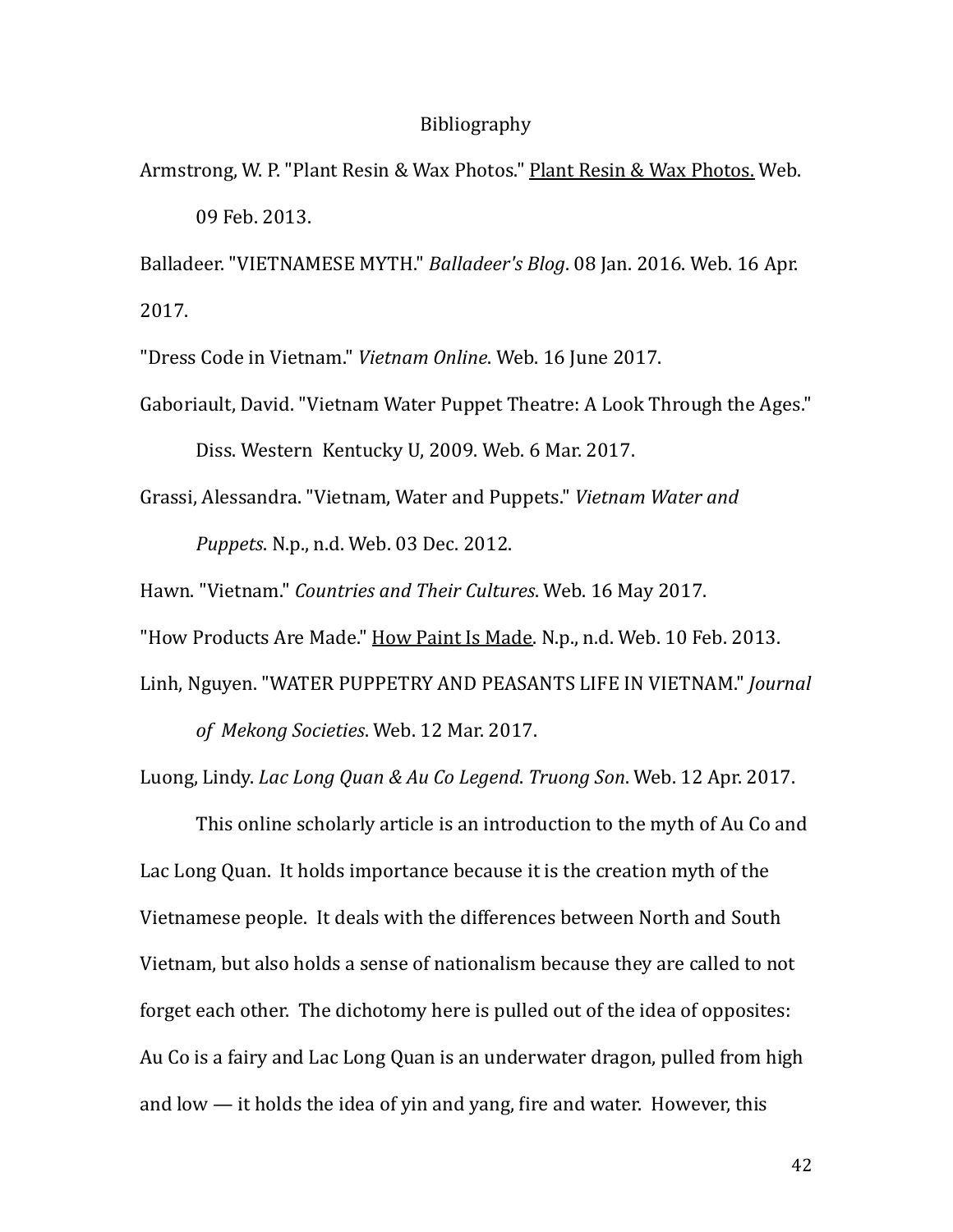adversity and difference is reconciled in the fact that they have children together and reach a compromise to split up the children for them to rule the land and sea. The myth definitely creates this nation out of strife because an army tries to keep them from founding the nation, but they are still able to out of differences.

This is, however, a myth, and does not hold a lot of factual credence and in-depth analysis. It is the development of a myth that is believed to be the creation of Vietnam and holds value in the cultural and religious background of Vietnam, based on how they believed they were created.

This source is a framework in which to build on the fact that the puppet I will be creating is a fairy puppet, based on Au Co, and this puppet is used to tell the story of the creation of Vietnam in almost all Vietnamese Water Puppet shows. Different scenarios are chosen, but this one typically makes an appearance. This will help me to understand the story of the Au Co Creation Myth and why the puppet must be built a certain way as to not desecrate the myth that Vietnam has built its nationalism upon.

McCarter, Jeremy, and Lin-Manuel Miranda. Hamilton: The Revolution.

London: Little, Brown, 2016. Print.

Ng, Amoy. "Vietnamese Water Puppet Show 2008." Online video clip.

YouTube. YouTube, 15 July 2008. Web. 9 February. 2013. Nguyễn, Huy Hồng., and Trung Chinh. Tran. *<u>Vietnamese Traditional Water </u> Puppetry.* Hanoi: Gioi, 1992.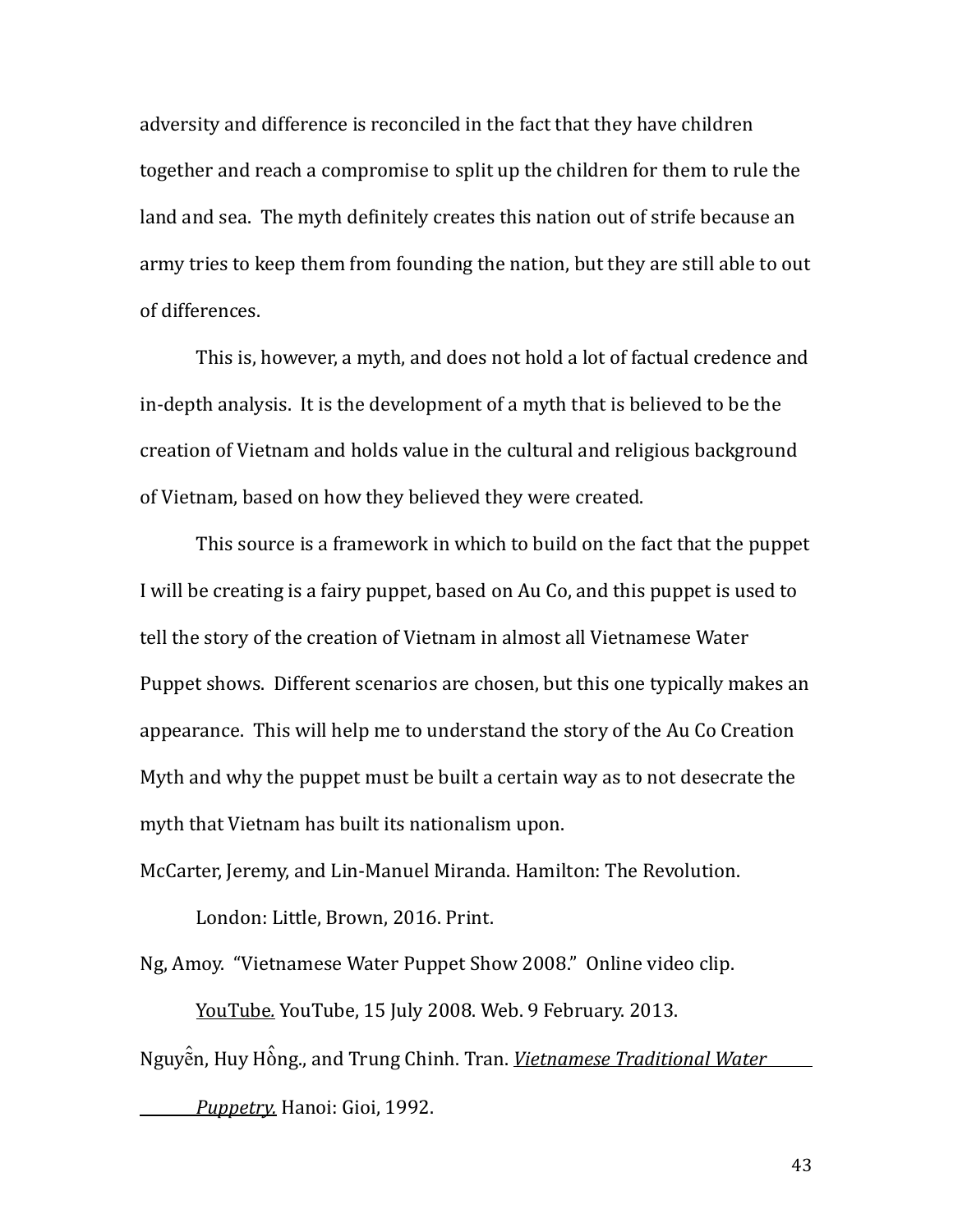This textual source is an overlook on all aspects of water puppetry. It examines the history of water puppetry and how it developed in Vietnam. It describes each scenario that is played out in the water puppetry practice and what each of them means to the history of the culture. This book gives valuable information on the creation of puppets  $-$  it looks at the base and the pulley system, describing how the bases rotate and float in great detail. It also gives information on how the puppets  $\text{look}$  — providing pictures of clothing and puppets, descriptions of the different colors of paint used, and the types of garb that are placed on each puppet.

This source really delves into the creation of different water puppets, but still in somewhat general terms. It describes how the overall puppets would be created, but not how the differences between puppets is delineated, such as what base would work best for what puppet. However, it has a lot of photographic evidence, which can help determine specifics for each puppet that would not necessarily be apparent just from reading the details that were included to encapsulate all the different puppets.

This source will help me really piece together and develop a method to create the tangible puppet that is my goal. It also explains the importance of step and each element of the puppet, explaining why certain resources would be used or why something would be put together that way (in aesthetic or practical terms). I can then use this source to put together a workable puppet that reflects the ones made in Vietnam. It gives the historical or cultural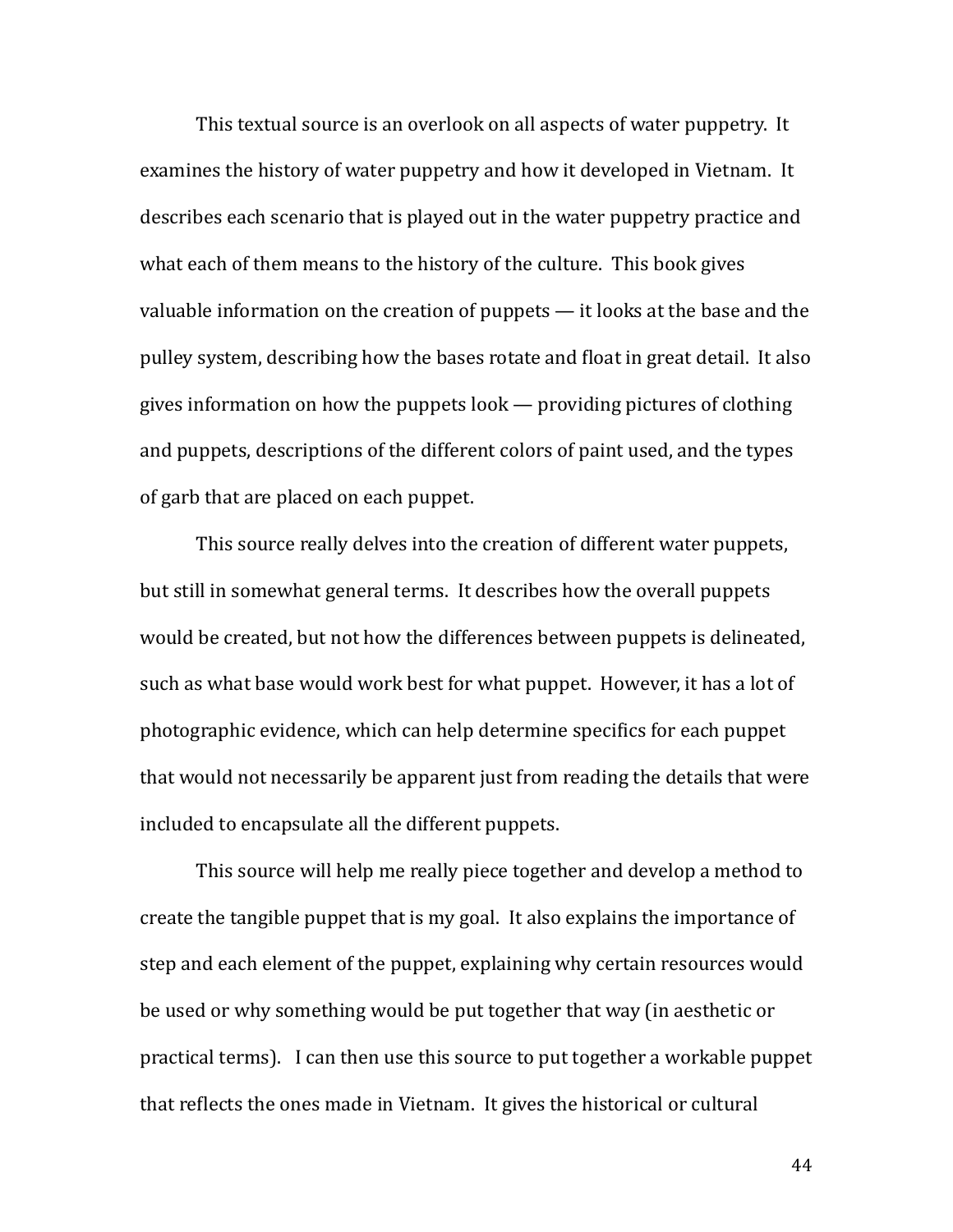background of the different aspects of the puppet, which also helps me understand why parts of the puppet have been developed the way they were and enhances my connection to the puppet and Vietnam.

Panoramic Images. "Low Angle View of Statues in a Communal House, Dinh Bang, Vietnam."All Posters. Web. 11 Aug. 2013.

Phạm, Hoàng Hải. Vietnamese Water Puppetry. Hanoi: VNA House, 2007. Print.

This literary source is an examination of Vietnamese Water Puppetry, especially in-depth on the history of water puppetry and the purposes of certain puppets. It also delves into what the puppets wear and why, drawing on the history of Vietnam and why these puppets would be placed in this clothing. It makes up for the previous source in where that source was lacking, because it delves more in-depth on specifics of bases and clothing choices of specific puppets, rather than just giving generalizations about these puppets. However, it does not really reflect on the practical building of these puppets, rather just the reasoning behind developing and showcasing the puppets. 

The important thing here is that this book looks at more specifics in the practical building of a specific puppet, rather than generally explaining processes. That explanation is still helpful, but when trying to practically apply it, sometimes it becomes hard based on what one specific puppet would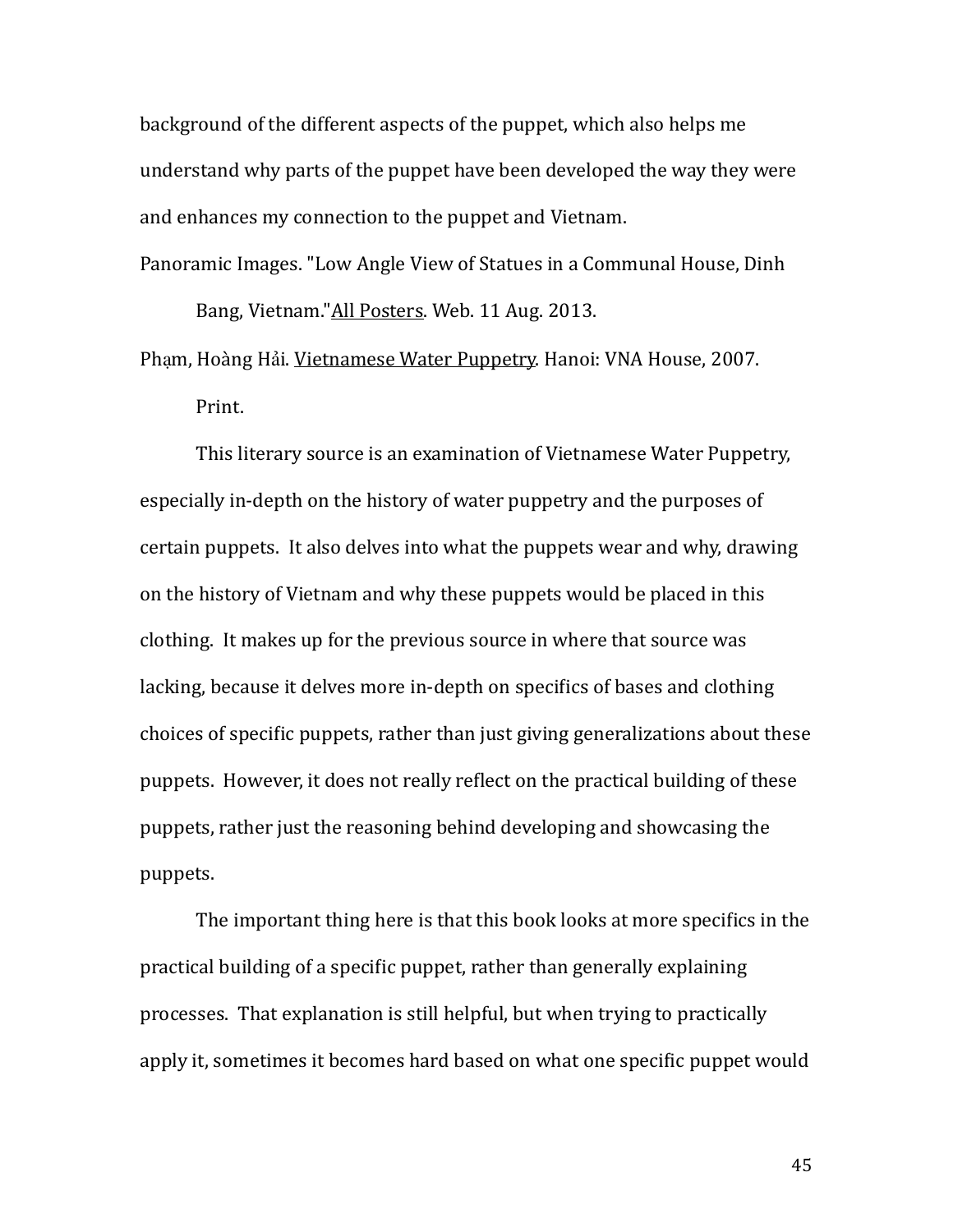need. If there are a lot of options, it is sometimes hard to pick what could be best for that specific puppet type.

This source looks at some more specifics and will help me explain why I chose to create or build a puppet a certain way, such as what historical or cultural significance certain aspects of the puppet have, or even just in a practical way why it needs to be built a certain way. For example, this source looks at arm joints and describes the different joint configurations for the different puppets, and why those arm joints are different for different puppets — which is highly practical, but also extremely important. This source will help me to defend my choices, especially in the aesthetic choices of the puppet. 

# Reimer, Treva. Mua Roi Nuoc. Syracuse: United States Institute for Theatre Technology, 2008. United States Institute for Theatre

Technology. Theatre Design & Technology, 2008. Web. 01 Mar. 2013.

Revolinski, Kevin. "Vietnamese Puppetry: Just Add Water." The Mad Traveler Online. Oct. 2011. Web. 08 Apr. 2013.

Son, Lienhuong. "Lac Long Quan & Au Co Legend." *DacSanTS-Final\_060505A*. Web. 22 Mar. 2017.

"The String Mechanism." VIETNAM VACATION. Web. 09 Mar. 2013.

Thi, Le. Vietnamese Styles Past and Present. Kitakyushu Forum on Asian Women. Web. 12 Apr. 2017.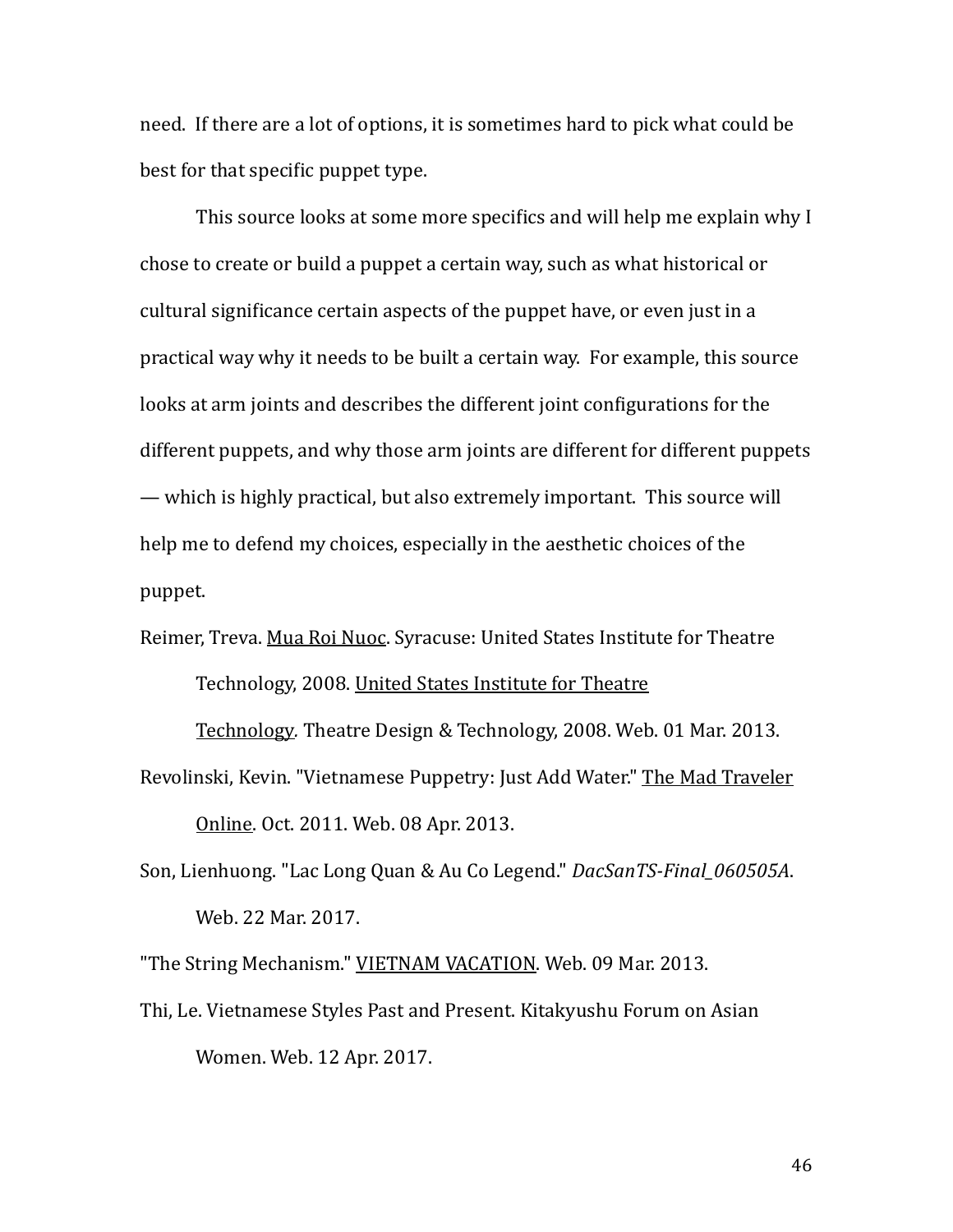This online scholarly article examines the history of the ao dai. This source examines the history of this tunic-like dress that dates back to the 19th century and has become the national costume for women. The length of the dress varies with styles and fashion trends, and the author summarizes these changes, specifically the fact that it has changed lengths and used to have slits down the side. The impact of this garment is examined by the author as they examine the change from women having to wear it to it now being worn just for formal occasions. It also has some change that is reflected because of the changing political climate and how who was ruling Vietnam at the time modified and codified clothing, drawing from different influences and modesty protocols.

This source will help me to develop the clothing that my puppet (the fairy puppet) will be wearing, as they are typically placed in an ao dai. This source will help me trace the history of the garment and why it has been used the way it was used, or why the fairy was placed in this garment. It will also give me a practical source for developing the ao dai based on how it actually looks, so this traditional garment is preserved on my puppet. It also is important to note that this will pull in the fact that puppetry in Vietnam is used for nationalism and political reasons and how it has been preserved to reflect that, or even possibly how it has changed to reflect the agenda of political camps.